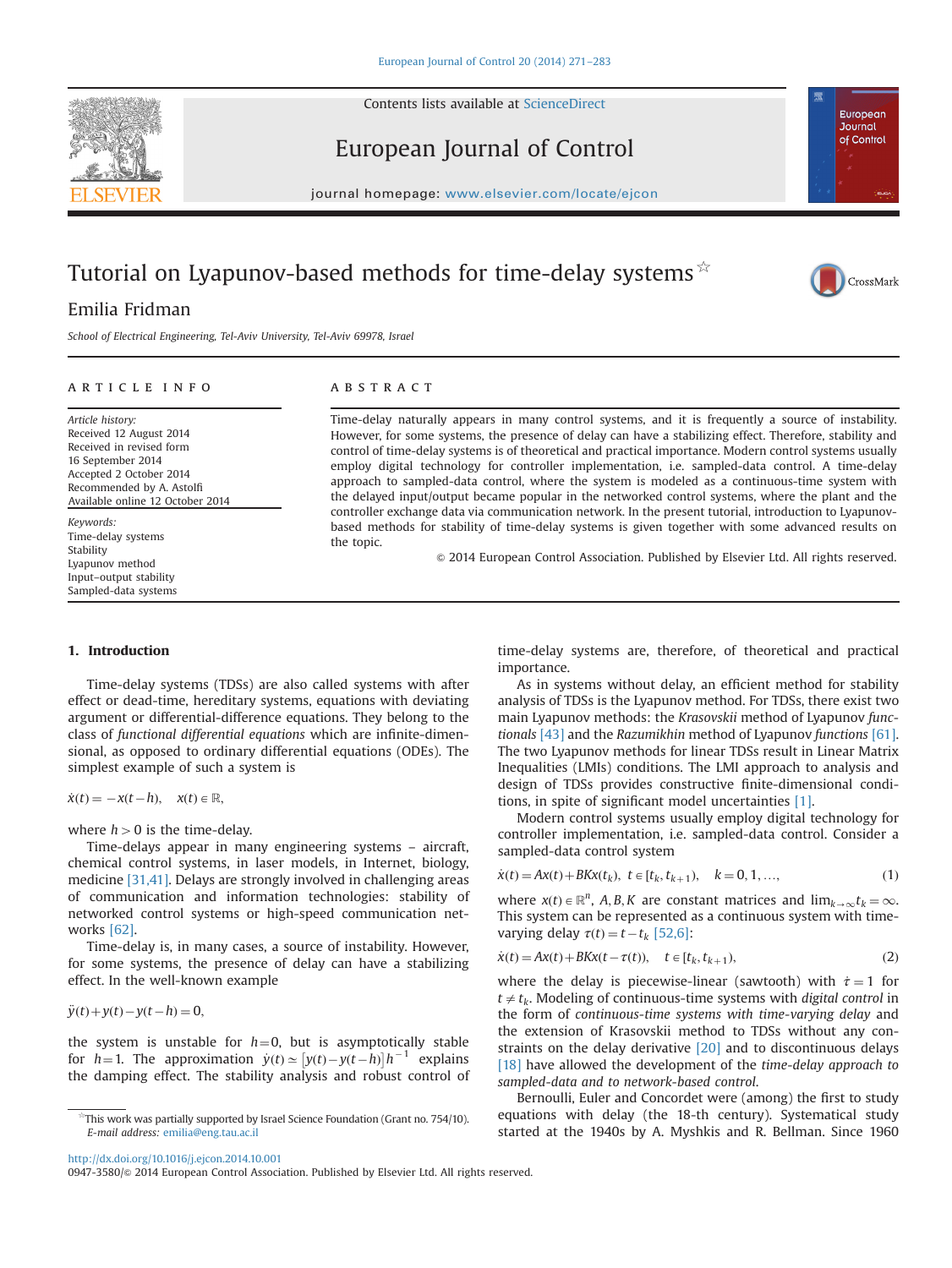<span id="page-1-0"></span>there have appeared more than 50 monographs on the subject (see e.g. [\[5,28,31,41,57\]](#page-12-0) to name a few). The beginning of the 21st century can be characterized as the "time-delay boom" leading to numerous important results. The emphasis in this Introduction to TDSs is on the Lyapunov-based analysis and design of time-delay and sampled-data systems.

The paper is organized as follows. Two main Lyapunov approaches for general TDSs are presented in Section 2. For linear systems with discrete time-varying delays, delay-independent and delay-dependent conditions are provided in [Section 3](#page-2-0). The section starts from the simple stability conditions and shows the ideas and tools that essentially improve the results. [Section 3.3](#page-5-0) presents recent Lyapunov-based results for the stability of sampled-data systems. [Section 4](#page-6-0) considers general (complete) Lyapunov functional for LTI systems with discrete delays corresponding to necessary stability conditions, and discusses the relation between simple, augmented and general Lyapunov functionals. Stability conditions for systems with distributed (finite and infinite) delays are presented in [Section 5](#page-8-0). [Section 6](#page-9-0) discusses the stability of some nonlinear systems. Finally the input–output approach to stability of linear TDSs is provided in [Section 7](#page-9-0) showing the relation of the input–output stability with the exponential stability of the linear TDSs.

Notation: Throughout the paper the superscript  $T$  stands for matrix transposition,  $\mathbb{R}^n$  denotes the *n* dimensional Euclidean space with vector norm  $|\cdot|$ ,  $\mathbb{R}^{n \times m}$  is the set of all  $n \times m$  real matrices, and the notation  $P > 0$ , for  $P \in \mathbb{R}^{n \times n}$  means that P is symmetric and positive definite. The symmetric elements of the symmetric matrix will be denoted by  $\ast$ . The space of functions  $\phi : [-h, 0] \rightarrow \mathbb{R}^n$ , which are absolutely continuous on  $[k, 0]$ , and have square integrable are absolutely continuous on  $[-h, 0]$ , and have square integrable<br>first order derivatives is denoted by  $M<sup>T</sup>$ , h 0, with the norm first order derivatives is denoted by  $W[-h, 0]$  with the norm  $\|\phi\|_{W} = \max_{\theta \in [-h,0]} |\phi(\theta)| + [\int_{-h}^{0} |\dot{\phi}(s)|^{2} ds]^{1/2}$ . For  $x : \mathbb{R} \to \mathbb{R}^{n}$  we denote  $x_t(\theta) \triangleq x(t+\theta), \ \theta \in [-h, 0].$ 

## 2. General TDS and the direct Lyapunov method

Consider the following TDS:

$$
\dot{x}(t) = f(t, x_t), \quad t \ge t_0,
$$
\n(3)

where  $f : \mathbb{R} \times \mathbb{C}[-h, 0] \rightarrow \mathbb{R}^n$  is continuous in both arguments and is locally Linschitz continuous in the second argument. We assume locally Lipschitz continuous in the second argument. We assume that  $f(t, 0) = 0$ , which guarantees that (3) possesses a trivial solution  $x(t) \equiv 0$ .

**Definition 1.** The trivial solution of  $(3)$  is

- uniformly (in  $t_0$ ) stable if  $\forall t_0 \in \mathbb{R}$  and  $\forall \epsilon > 0$ , there exists a  $\delta = \delta(\epsilon) > 0$  such that  $||x_{t_0}||_C < \delta(\epsilon)$  implies  $|x(t)| < \epsilon$  for all  $t\geq t_0$ ;
- uniformly asymptotically stable if it is uniformly stable and there exists a  $T(\delta_2, n)$  such that for any  $n > 0$  there exists a  $T(\delta_2, n)$  such exists a  $\delta_a > 0$  such that for any  $\eta > 0$  there exists a  $T(\delta_a, \eta)$  such that  $||\mathbf{v}_a||_2 < \delta$  implies  $||\mathbf{v}(t)||_2 = n$  for all  $t > t_a + T(\delta, \eta)$  and that  $||x_t||_C < \delta_a$  implies  $|x(t)| < \eta$  for all  $t \ge t_0 + T(\delta_a, \eta)$  and  $t_0 \in \mathbb{R}$ .
- globally uniformly asymptotically stable if  $\delta_a$  can be an arbitrarily large, finite number.

The system is uniformly asymptotically stable if its trivial solution is uniformly asymptotically stable.

Note that the stability notions are not different from their counterparts for systems without delay [\[36\]](#page-12-0). In this tutorial we shall only be concerned with uniform asymptotic stability, that sometimes will be referred as asymptotic stability.

Prior to N.N. Krasovskii's papers on Lyapunov functionals and B.S. Razumikhin's papers on Lyapunov functions, L.E. El'sgol'tz (see [\[5\]](#page-11-0) and references therein) considered the stability problem of the solution  $x(t) \equiv 0$  of TDSs by proving that the function  $\overline{V}(t) = V(x(t))$  is decreasing in t, where V is some Lyapunov function. This is possible only in some rare special cases. We shall show this on the example of the scalar autonomous Retarded Differential Equation (RDE)

$$
\dot{x}(t) = f(x(t), x(t-h)), \quad f(0,0) = 0,
$$

where  $f(x, y)$  is locally Lipschitz in its arguments. Let us assume that  $V(x) = x^2$ , which is a typical Lyapunov function for  $n = 1$ . Then we have along the system

$$
\frac{d}{dt}[V(x(t))] = 2x(t)\dot{x}(t) = 2x(t)f(x(t), x(t-h)).
$$

For the feasibility of inequality  $\left(\frac{d}{dt}\right)V(x(t))\leq 0$ , we need to require that

$$
x(t)f(x(t),x(t-h)) \le 0
$$

for all sufficiently small  $|x(t)|$  and  $|x(t-h)|$ . This essentially restricts the class of equations considered. For example the class of equations considered. For example,

$$
\dot{x}(t) = -x(t)x^2(t-h)
$$

is stable by the above arguments.

## 2.1. Lyapunov–Krasovskii approach

Let  $V : \mathbb{R} \times C[-h, 0] \rightarrow \mathbb{R}$  be a continuous functional, and let  $h$  be the solution of (3) at time  $\tau > t$  with the initial condition  $x_{\tau}(t, \phi)$  be the solution of (3) at time  $\tau \geq t$  with the initial condition  $x_t = \phi$ . We define the right upper derivative  $\dot{V}(t, \phi)$  along (3) as follows:

$$
\dot{V}(t, \phi) = \lim \sup_{\Delta t \to 0^+} \frac{1}{\Delta t} [V(t + \Delta t, x_{t + \Delta t}(t, \phi)) - V(t, \phi)].
$$

Intuitively, a non-positive  $\dot{V}(t, x_t)$  indicates that  $x_t$  does not grow with *t*, meaning that the system under consideration is stable.

Theorem 1 (Lyapunov–Krasovskii Theorem, Gu et al. [\[28\]](#page-11-0)). Suppose  $f: \mathbb{R} \times \mathbb{C}[-h,0] \rightarrow \mathbb{R}^n$  maps  $\mathbb{R} \times$  (bounded sets in  $\mathbb{C}[-h,0]$ ) into<br>hounded sets of  $\mathbb{R}^n$  and that  $\mathbb{R} \times \mathbb{R}$  are continuous bounded sets of  $\mathbb{R}^n$  and that  $u, v, w : \mathbb{R}_+ \to \mathbb{R}_+$  are continuous nondecreasing functions,  $u(s)$  and  $v(s)$  are positive for  $s>0$ , and  $u(0) = v(0) = 0$ . The trivial solution of (3) is uniformly stable if there exists a continuous functional  $V : \mathbb{R} \times C[-h,0] \rightarrow \mathbb{R}^+$ , which is nositive-definite i.e. positive-definite, i.e.

$$
u(|\phi(0)|) \le V(t, \phi) \le v(\|\phi\|_C), \tag{4}
$$

and such that its derivative along  $(3)$  is non-positive in the sense that

$$
\dot{V}(t,\phi) \le -w(|\phi(0)|). \tag{5}
$$

If  $w(s) > 0$  for  $s > 0$ , then the trivial solution is uniformly asymptotically stable. If in addition  $\lim_{s\to\infty}u(s)=\infty$ , then it is globally uniformly asymptotically stable.

In some cases functionals  $V(t, x_t, \dot{x}_t)$  that depend on the state-derivatives are useful (see [\[41, p. 337\]\)](#page-12-0). Denote by  $W[-h, 0]$  the<br>Banach space of absolutely continuous functions  $\phi : [-h, 0] \rightarrow \mathbb{R}^n$ Banach space of absolutely continuous functions  $\phi : [-h, 0] \to \mathbb{R}^n$ <br>with  $\phi \in L^2((h, 0))$  (the space of square integrable functions) with with  $\dot{\phi} \in L_2(-h, 0)$  (the space of square integrable functions) with the norm the norm

$$
\|\phi\|_{W}=\max_{s\in[-h,0]}|\phi(s)|+\left[\int_{-h}^{0}|\dot{\phi}(s)|^{2} ds\right]^{1/2}.
$$

Theorem 1is then extended to continuous functionals

 $V: \mathbb{R} \times W[-h, 0] \times L_2(-h, 0) \rightarrow \mathbb{R}_+,$ 

where inequalities  $(4)$  and  $(5)$  are modified as follows:

 $u(|x(t)|) \leq V(t, x_t, \dot{x}_t) \leq v(||x_t||_W)$  (6)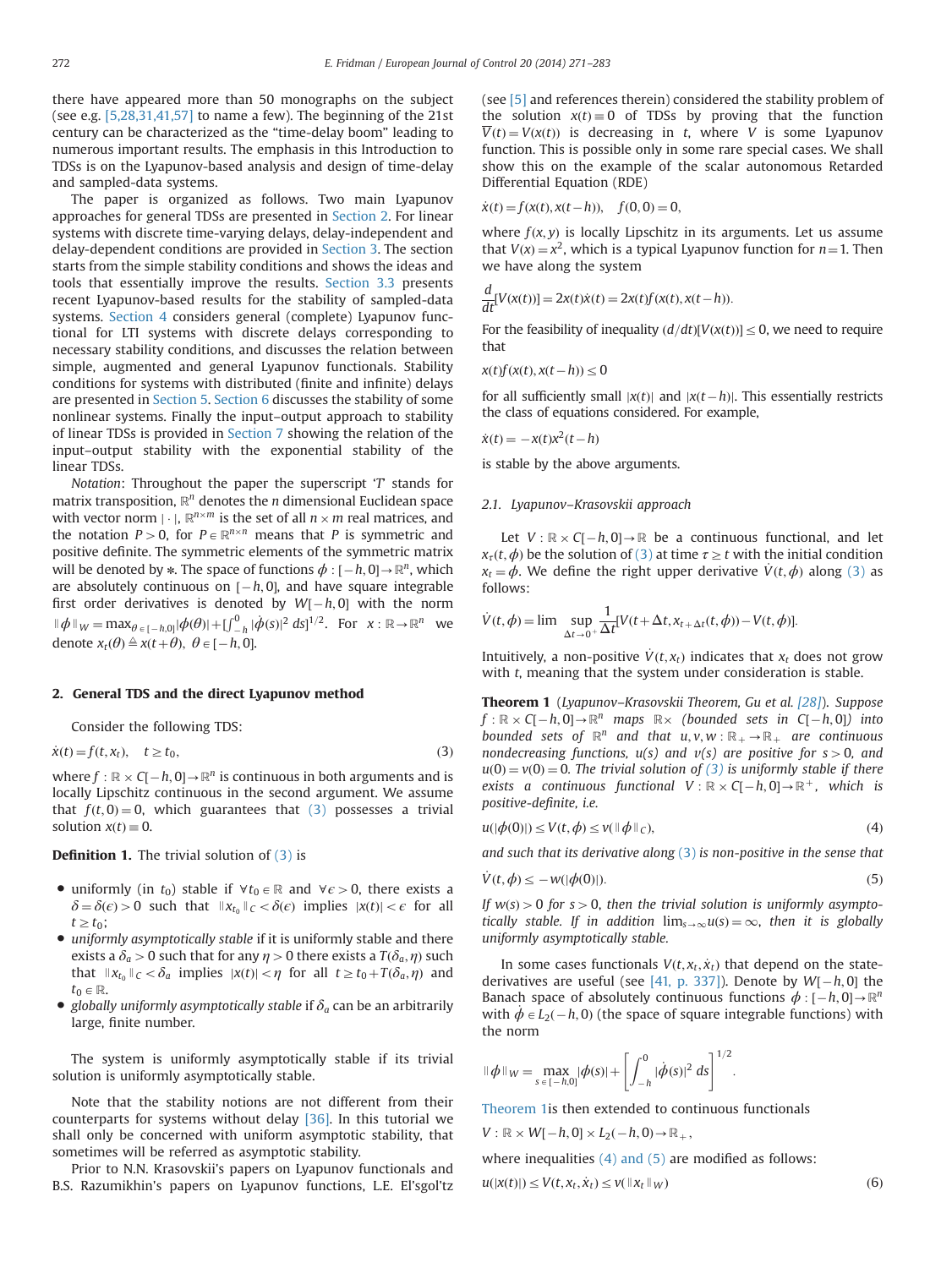<span id="page-2-0"></span>and

$$
\dot{V}(t, x_t, \dot{x}_t) \le -W(|x(t)|). \tag{7}
$$

Note that the functionals  $V(t, x_t, \dot{x}_t)$  can be applied to solutions of RDEs with the initial functions  $x_{t_0}$  from  $W[-h, 0]$ . However, for RDE<br>the stability results corresponding to continuous initial functions and the stability results corresponding to continuous initial functions and to absolutely continuous initial functions are equivalent [\[5\].](#page-11-0)

# 2.2. Lyapunov–Razumikhin approach

To give a precise formulation of Razumikhin method, we consider a differentiable function  $V : \mathbb{R} \times \mathbb{R}^n \to \mathbb{R}_+$  and define the derivative of V along the solution  $x(t)$  of [\(3\)](#page-1-0) as

$$
\dot{V}(t,x(t)) = \frac{d}{dt}V(t,x(t)) = \frac{\partial V(t,x(t))}{\partial t} + \frac{\partial V(t,x(t))}{\partial x}f(t,x_t).
$$

Theorem 2 (Lyapunov–Razumikhin Theorem, Gu et al. [\[28\]](#page-11-0)). Suppose  $f : \mathbb{R} \times (-h, 0] \to \mathbb{R}^n$  maps  $\mathbb{R} \times$  (bounded sets in  $C[-h, 0]$ ) into<br>bounded sets of  $\mathbb{R}^n$  and that  $\mathbb{R} \times \mathbb{R}$  are continuous bounded sets of  $\mathbb{R}^n$  and that  $u, v, w : \mathbb{R}_+ \to \mathbb{R}_+$  are continuous nondecreasing functions  $u(s)$  and  $v(s)$  are positive for  $s>0$  and  $u(0) = v(0) = 0$ , v is strictly increasing. The trivial solution of [\(3\)](#page-1-0) is uniformly stable if there exists a differentiable function  $V : \mathbb{R} \times$  $\mathbb{R}^n \rightarrow \mathbb{R}^+$ , which is positive-definite, i.e.

$$
u(|x|) \le V(t, x) \le v(|x|),\tag{8}
$$

and such that the derivative of V along the solution  $x(t)$  of [\(3\)](#page-1-0) satisfies

$$
\dot{V}(t, x(t)) \le -w(|x(t)|) \quad \text{if } V(t+\theta, x(t+\theta)) \le V(t, x(t)) \quad \forall \theta \in [-h, 0].
$$

If, in addition,  $w(s) > 0$  for  $s > 0$ , and there exists a continuous<br>nondecreasing function  $q(s) \leq s$  for  $s > 0$  such that condition (9) is nondecreasing function  $\rho(s) > s$  for  $s > 0$  such that condition (9) is strengthened to strengthened to

$$
\dot{V}(t, x(t)) \le -w(|x(t)|) \quad \text{if } V(t+\theta, x(t+\theta)) \le \rho(V(t, x(t))) \ \forall \theta \in [-h, 0],
$$
\n(9)

then the trivial solution of  $(3)$  is uniformly asymptotically stable. If, in addition,  $\lim_{s\to\infty}u(s)=\infty$ , then it is globally uniformly asymptotically stable.

## 3. Stability of linear systems with discrete delays

Consider a simple linear TDS

$$
\dot{x}(t) = Ax(t) + A_1 x(t - \tau(t)), \quad t \ge t_0,
$$
\n(10)

where  $x(t) \in \mathbb{R}^n$ ,  $\tau(t) \in [0, h]$  is a bounded time-varying delay. Here A and  $A_1$  are constant  $n \times n$ -matrices. In this section, delayindependent and delay-dependent conditions will be presented. For simplicity only we consider a linear system with a single discrete delay. The results can be easily extended to a finite number of discrete delays.

## 3.1. Delay-independent conditions

The choice of Lyapunov–Krasovskii functional (that we will also call Lyapunov functional) is crucial for deriving stability criteria. Special forms of the functional lead to delay-independent and delay-dependent conditions. In this section we consider the delay-independent (i.e. h-independent) conditions for systems with time-varying delays.

A simple Lyapunov functional for (10) has the form

$$
V(t, x_t) = x^T(t)Px(t) + \int_{t-\tau(t)}^t x^T(s)Qx(s) \, ds,\tag{11}
$$

where  $P>0$  and  $Q>0$  are  $n \times n$  matrices. Note that V of (11) depends on t because of  $\tau(t)$ . Note that in the case of constant delay  $\tau = h$ , the functional in (11) is time-independent (i.e.  $V(x_t)$ ). We further assume that the delay  $\tau$  is a differentiable function with  $\dot{\tau} \leq d < 1$  (this is the case of slowly varying delays). It is clear that *V* satisfies the positivity condition  $\beta |x(t)|^2 \le V(t, x_t)$  (for some  $\beta$  > 0). Then, differentiating V along (10), we find

$$
\dot{V}(t, x_t) = 2x^T(t)Px(t) + x^T(t)Qx(t)
$$

$$
- (1 - \dot{\tau})x^T(t - \tau)Qx(t - \tau).
$$

We further substitute for  $\dot{x}(t)$  the right-hand side of (10) and arrive at

$$
\dot{V}(t, x_t) \le [x^T(t) \; x^T(t-\tau)]W\left[\begin{array}{c} x(t) \\ x(t-\tau) \end{array}\right] \le -\varepsilon |x(t)|^2
$$

for some  $\varepsilon > 0$  if

$$
W = \begin{bmatrix} A^T P + P A + Q & P A_1 \\ A_1^T P & -(1 - d) Q \end{bmatrix} < 0.
$$
 (12)

The LMI  $(12)$  does not depend on h and it is, therefore, delayindependent (but delay-derivative dependent). The feasibility of LMI (12) is a sufficient condition for the delay-independent asymptotic stability of systems with slowly varying delays. The feasibility of (12) yields the following:

(i) A and  $A \pm A_1$  are Hurwitz matrices,

(ii)  $A^{-1}A_1/\sqrt{1-d}$  is a Schur matrix, meaning that all its envalues are inside the unit circle [8] eigenvalues are inside the unit circle [\[8\].](#page-11-0)

From (i) it follows that the delay-independent conditions cannot be applied for stabilization of unstable plants by a feedback with delay. For such systems *delay-dependent* (h-dependent) conditions are needed.

We next derive stability conditions by applying Razumikhin's method and using the Lyapunov function  $V(x(t)) = x^T(t)Px(t)$  with  $P>0$ , that satisfies the positivity condition (8). Consider the derivative of  $V$  along  $(10)$ . We will apply the Lyapunov–Razumikhin theorem with  $\rho(s) = \overline{\rho} \cdot s$ , where the constant  $\overline{\rho} > 1$ . Whenever Razumikhin's condition

$$
\overline{\rho}x^{T}(t)Px(t) - x(t - \tau(t))^{T}Px(t - \tau(t)) \ge 0
$$
  
holds for some  $\overline{\rho} = 1 + \varepsilon$  ( $\varepsilon > 0$ ), we can conclude that, for any  $q > 0$  there exists  $\alpha > 0$  such that  

$$
\dot{V}(x(t)) = 2x^{T}(t)P[Ax(t) + A_{1}x(t - \tau(t))] \le 2x^{T}(t)P[Ax(t) + A_{1}x(t - \tau(t))]
$$

if

$$
\begin{bmatrix} A^T P + P A + qP & P A_1 \ A_1^T P & -qP \end{bmatrix} < 0.
$$
 (13)

+ $q[\overline{\rho}x^T(t)Px(t) - x(t-\tau(t))^TPx(t-\tau(t))] \le -\alpha |x(t)|^2$ 

The latter matrix inequality does not depend on h. Moreover, it does not depend on the delay derivative bound. Therefore, the feasibility of (13) is sufficient for delay-independent uniform asymptotic stability for systems with fast-varying delays (without any constraints on the delay-derivatives).

The Krasovskii-based LMI (12) for  $d=0$  is less restrictive than the Razumikhin-based condition (13): the feasibility of (13) implies the feasibility of (12) with the same P and with  $Q = qP$ . Another advantage of the LMI  $(12)$  is that it is linear in the decision variables  $P$  and  $Q$ , whereas (13) is bilinear in  $q$  and  $P$ . The latter makes computation more difficult. One can treat (13) as an LMI with the tuning parameter  $q>0$ . However, till now only Razumikhin method provides delay-independent conditions for systems with fast-varying delays.

Halanay's inequality [\[30, 1960\]](#page-11-0) that extends the Razumikhin method to the exponential stability can also lead to delayindependent conditions for systems with fast-varying delays:

Let  $V : [t_0 - h, +\infty) \to \mathbb{R}_+$  be bounded on  $[t_0 - h, t_0]$  and locally continuous on  $[t_0, \infty)$ . Assume that for some positive absolutely continuous on  $[t_0, \infty)$ . Assume that for some positive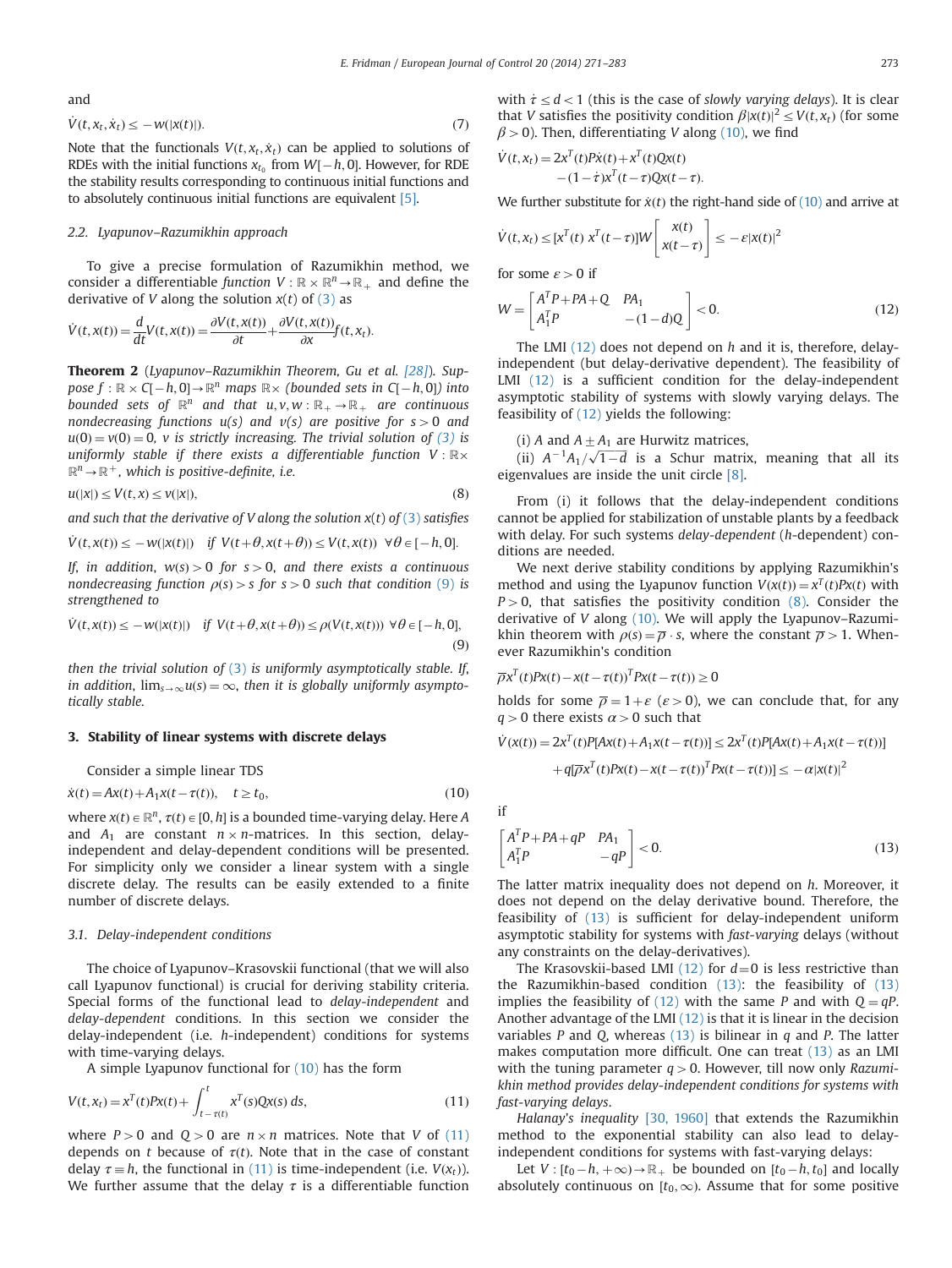<span id="page-3-0"></span>constants  $\delta_1 < \delta_0$  the following inequality holds:

$$
Hal \triangleq V(t) + 2\delta_0 V(t) - 2\delta_1 \sup_{-h \le \theta \le 0} V(t + \theta) \le 0, \quad t \ge t_0.
$$

Then

$$
V(t) \le e^{-2\delta(t-t_0)} \sup_{-h \le \theta \le 0} V(t_0+\theta), \quad t \ge t_0,
$$

where  $\delta > 0$  is a unique positive solution of the equation  $\delta = \delta_0 - \delta_1 e^{2\delta h}$ .<br>Me recover

We recover now the delay-independent stability condition [\(13\)](#page-2-0) by using Halanay's inequality. Choose  $V(t) = x^T P x(t) (P > 0)$ , where x (t) satisfies [\(10\)](#page-2-0),  $2\delta_1 = q > 0$  and  $2\delta_0 = q(1+\varepsilon)(\varepsilon > 0)$ . Then

$$
Hal \leq V(t) + 2\delta_0 V(t) - 2\delta_1 V(t - \tau(t)) = 2x^T(t)P[Ax(t) + A_1x(t - \tau(t))] + q(1+\varepsilon)x^T(t)Px(t) - qx(t - \tau(t))^T Px(t - \tau(t)).
$$

Therefore, the feasibility of [\(13\)](#page-2-0) guarantees that for small enough  $\varepsilon$ the Halanay inequality  $Hal \leq 0$  holds meaning that the system [\(10\)](#page-2-0) is exponentially stable.

# 3.2. Delay-dependent conditions

The first delay-dependent (both, Krasovskii and Razumikhinbased) conditions were derived by using the relation

$$
x(t - \tau(t)) = x(t) - \int_{t - \tau(t)}^{t} \dot{x}(s) ds
$$
\n(14)

via different model transformations and by bounding the cross terms [\[44,59,42\]](#page-12-0). The widely used 1st Model Transformation, where (14) is substituted into [\(10\)](#page-2-0) with  $\dot{x}(s)$  substituted by the right-hand side of [\(10\),](#page-2-0) has the form

$$
\dot{x}(t) = [A + A_1]x(t) - A_1 \int_{t-\tau(t)}^t [Ax(s) + A_1x(s - \tau(s))] ds.
$$
\n(15)

Note that this transformation is valid for  $t - \tau(t) \geq t_0$ . The latter existence is not equivalent to the original one possessing some system is not equivalent to the original one possessing some additional dynamics [\[29,38\].](#page-12-0) The stability of the transformed system (15) guarantees the stability of the original one, but not vice versa.

The first delay-dependent conditions treated only the slowly varying delays with  $\dot{\tau} \leq d < 1$ , whereas the fast-varying delay (without any constraints on the delay derivative) was analyzed via Lyapunov–Razumikhin functions.

For the first time, systems with fast varying delays were analyzed by using Krasovskii method in [\[20\]](#page-11-0), via the descriptor model transformation introduced in [\[7\]:](#page-11-0)

$$
\dot{x}(t) = y(t), \quad 0 = -y(t) + (A + A_1)x(t) - A_1 \int_{t - \tau(t)}^{t} y(s) \, ds. \tag{16}
$$

The descriptor system  $(16)$  is equivalent to  $(10)$  in the sense of stability. In the descriptor approach,  $\dot{x}(t)$  is not substituted by the right-hand side of the differential equation. Instead, it is considered as an additional state variable of the resulting descriptor system (16). Therefore, the novelty of the descriptor approach is not in  $V = x^T(t)Px(t) + \cdots (P > 0)$ , but in  $\dot{V}$ , where  $\left(\frac{d}{dt}\right)[x^T(t)Px(t)]$  is found as

$$
\frac{d}{dt} [x^T(t)Px(t)] = 2x^T(t)P\dot{x}(t) + 2[x^T(t)P_2^T + \dot{x}^T(t)P_3^T] \times \left[ -\dot{x}(t) + (A+A_1)x(t) - A_1 \int_{t-\tau(t)}^t \dot{x}(s) ds \right],
$$
\n(17)

and where  $P_2 \in \mathbb{R}^{n \times n}$  and  $P_3 \in \mathbb{R}^{n \times n}$  are "slack variables". This leads to  $\dot{V} \leq -\varepsilon(|x(t)|^2 + |\dot{x}(t)|^2), \ \varepsilon > 0.$ <br>The advantages of the descri-

The advantages of the descriptor method are

 less conservative conditions (even without delay) for uncertain systems,

- "unifying" LMIs for the discrete-time and for the continuoustime systems, having almost the same form and the same advantages [\[21\],](#page-11-0)
- simple conditions in terms of LMIs can be derived for neutral type systems (these are systems with the delayed highest-order state derivative), where the LMIs imply the stability of the difference operator [\[8\]](#page-11-0),
- efficient design is obtained for systems with state, input and output delays by choosing  $P_3 = \varepsilon P_2$  with a tuning scalar parameter  $\varepsilon$  [\[70\]](#page-12-0).
- simple delay-dependent conditions can be derived for diffusion partial differential equations [\[17\].](#page-11-0)

Most of the recent Krasovskii-based results do not use model transformations and cross terms bounding. They are based on the application of Jensen's inequality [\[28\]:](#page-11-0)

$$
\int_{-h}^{0} \phi^{T}(s) R \phi(s) ds \ge \frac{1}{h} \int_{-h}^{0} \phi^{T}(s) ds R \int_{-h}^{0} \phi(s) ds,\forall \phi \in L_{2}[-h, 0], \forall R > 0.
$$
\n(18)

3.2.1. Simple delay-dependent conditions

First Krasovskii-based LMI conditions for systems with fastvarying delays (without any restrictions on the delay-derivative) were derived in [\[20\]](#page-11-0) via the descriptor method. We differentiate  $x^{T}(t)Px(t)$  as in (17). To "compensate"  $\int_{t-\tau(t)}^{t} \dot{x}(s) ds$  consider the double integral term [20]. double integral term [\[20\]:](#page-11-0)

$$
V_R(\dot{x}_t) = \int_{-h}^0 \int_{t+\theta}^t \dot{x}^T(s) R\dot{x}(s) \, ds \, d\theta, \quad R > 0. \tag{19}
$$

The term  $V_R$  can be rewritten equivalently as

$$
V_R(\dot{x}_t) = \int_{t-h}^t (h+s-t)\dot{x}^T(s)R\dot{x}(s) \, ds. \tag{20}
$$

Differentiating  $V_R(\dot{x}_t)$ , we obtain

$$
\frac{d}{dt}V_R(\dot{x}_t) = -\int_{t-h}^t \dot{x}^T(s)R\dot{x}(s) ds + h\dot{x}^T(t)R\dot{x}(t)
$$
\n
$$
= -\int_{t-\tau(t)}^t \dot{x}^T(s)R\dot{x}(s) ds + h\dot{x}^T(t)R\dot{x}(t)
$$
\n
$$
-\int_{t-h}^{t-\tau(t)} \dot{x}^T(s)R\dot{x}(s) ds.
$$
\n(21)

We apply further Jensen's inequality

$$
-\int_{t-\tau(t)}^t \dot{x}^T(s)R\dot{x}(s) ds \leq -\frac{1}{h}\int_{t-\tau(t)}^t \dot{x}^T(s) ds R \int_{t-\tau(t)}^t \dot{x}(s) ds.
$$

Then, for the Lyapunov functional

$$
V(x(t), \dot{x}_t) = x^T(t)Px(t) + V_R(\dot{x}_t)
$$

we find

$$
\frac{d}{dt}V(x(t), \dot{x}_t) \le 2x^T(t)P\dot{x}(t) + h\dot{x}^T(t)R\dot{x}(t) \n- \frac{1}{h} \int_{t-\tau(t)}^t \dot{x}^T(s) ds R \int_{t-\tau(t)}^t \dot{x}(s) ds \n+ 2[x^T(t)P_2^T + \dot{x}^T(t)P_3^T][(A+A_1)x(t) - A_1 \int_{t-\tau}^t \dot{x}(s) ds \n- \dot{x}(t)] \le \eta^T(t)\Psi\eta(t) < -\varepsilon(|x(t)|^2 + |\dot{x}(t)|^2), \quad \varepsilon > 0,
$$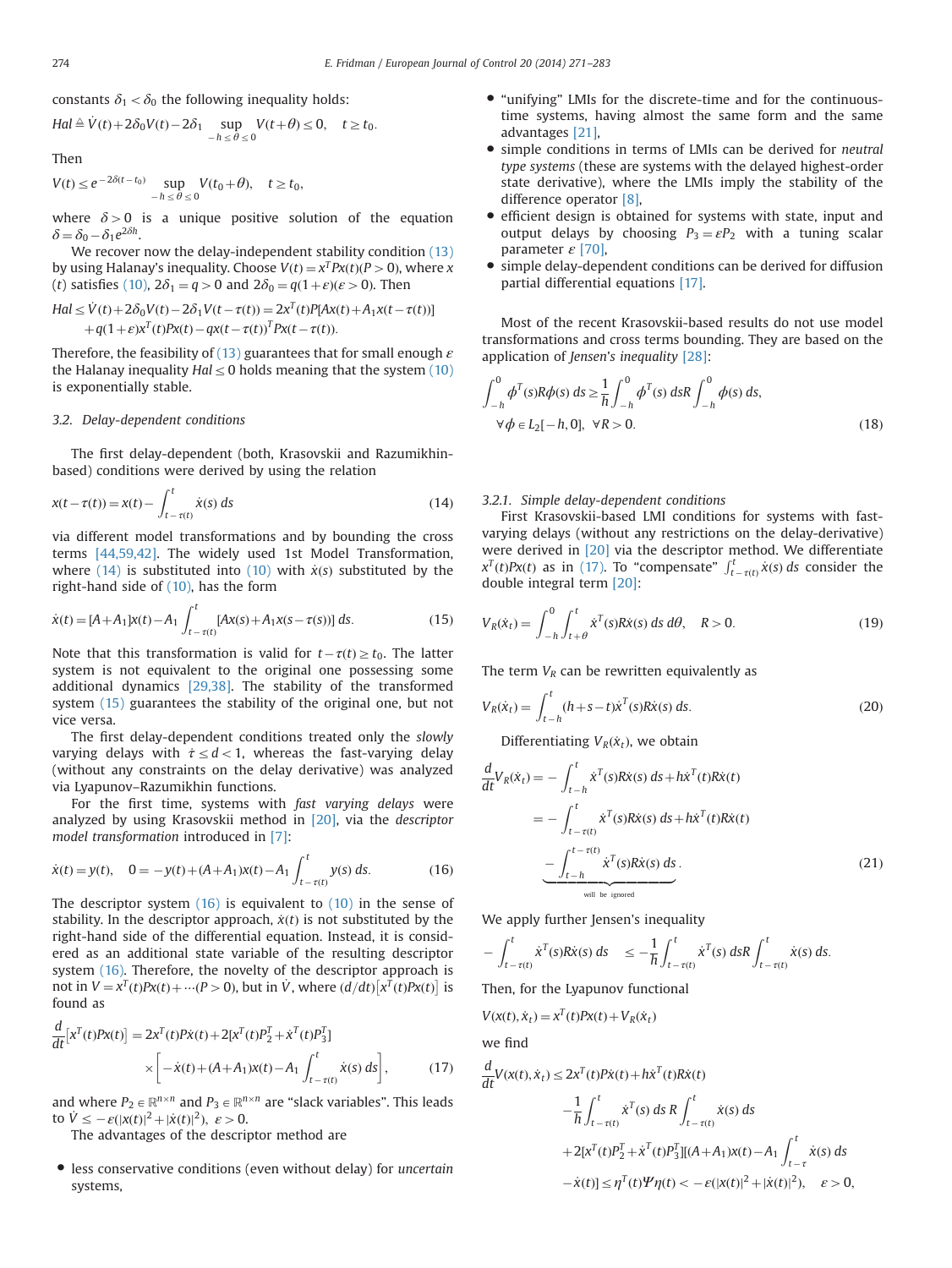<span id="page-4-0"></span>where 
$$
\eta(t) = \text{col}\{x(t), \dot{x}(t), (1/h)\int_{t-\tau}^{t} \dot{x}(s) ds\}
$$
, if

$$
\Psi_d = \begin{bmatrix}\n\Phi & P - P_2^T + (A + A_1)^T P_3 & -h P_2^T A_1 \\
* & -P_3 - P_3^T + hR & -h P_3^T A_1 \\
* & * & -hR\n\end{bmatrix} < 0,
$$
\n
$$
\Phi = P_2^T (A + A_1) + (A + A_1)^T P_2.
$$
\n(22)

As it was understood later [\[17,25,69\]](#page-12-0) the equivalent delaydependent conditions can be derived without the descriptor method, where  $\dot{x}$  is substituted by the right-hand side of [\(10\)](#page-2-0) and the Schur complement is applied further.

Note that  $\Psi_d$  < 0 yields that the eigenvalues of  $hA_1$  are inside the unit circle. In the example  $\dot{x}(t) = -x(t-\tau(t))$  with  $A_1 = -1$ , the simple delay-dependent conditions cannot guarantee the stability simple delay-dependent conditions cannot guarantee the stability for  $h \geq 1$ , which is far from the analytical bound 1.5. This illustrates the conservatism of the simple conditions.

## 3.2.2. Improved delay-dependent conditions

The relation between  $x(t-\tau(t))$  and  $x(t-h)$  (and not only ween  $y(t-\tau(t))$  and  $y(t)$  has been taken into account in [32] between  $x(t-\tau(t))$  and  $x(t)$  has been taken into account in [\[32\].](#page-12-0)<br>The widely used by now Uvanupov-Krasovskij functional for delay-The widely used by now Lyapunov–Krasovskii functional for delaydependent stability has the form

$$
V(t, x_t, \dot{x}_t) = x^T(t)Px(t) + \int_{t-h}^t x^T(s)Sx(s) ds
$$
  
+  $h \int_{-h}^0 \int_{t+\theta}^t \dot{x}^T(s)R\dot{x}(s) ds d\theta + \int_{t-\tau(t)}^t x^T(s)Qx(s) ds,$  (23)

where  $P>0, R\geq0, S\geq0, Q\geq0$ . This functional depends on the state derivative. Moreover, this functional with  $Q=0$  leads to delay-dependent conditions for systems with fast-varying delays, whereas for  $R = S = 0$  it leads to delay-independent conditions (for systems with slowly varying delays) and coincides with [\(11\).](#page-2-0) The above V with  $S=0$  was introduced in [\[20\]](#page-11-0), whereas the S-dependent term was added in [\[32\]](#page-12-0).

Differentiating V given by (23), we find

$$
\frac{d}{dt}V \le 2x^{T}(t)Px(t) + h^{2}\dot{x}^{T}(t)Rx(t)
$$
\n
$$
-h \int_{t-h}^{t} \dot{x}^{T}(s)Rx(s) ds + x^{T}(t)[S+Q]x(t)
$$
\n
$$
-x^{T}(t-h)Sx(t-h) - (1-d)x^{T}(t-\tau(t))Qx(t-\tau(t)) \qquad (24)
$$

and employ the representation

$$
-h \int_{t-h}^{t} \dot{x}^{T}(s)R\dot{x}(s) ds = -h \int_{t-h}^{t-\tau(t)} \dot{x}^{T}(s)R\dot{x}(s) ds -h \int_{t-\tau(t)}^{t} \dot{x}^{T}(s)R\dot{x}(s) ds.
$$
 (25)

Applying Jensen's inequality  $(18)$  to *both* terms in  $(25)$  we arrive at

$$
-h \int_{t-h}^{t} \dot{x}^{T}(s) R \dot{x}(s) ds \le -\frac{h}{\tau(t)} e_{1}^{T} R e_{1} - \frac{h}{h-\tau(t)} e_{2}^{T} R e_{2}, \qquad (26)
$$

where

 $e_1 = x(t) - x(t - \tau(t)), \quad e_2 = x(t - \tau(t)) - x(t - h).$ 

Here, for  $\tau = 0$  and  $\tau = h$ , we mean the following limits:

$$
\lim_{\tau(t)\to 0\tau(t)} \frac{h}{\tau(t)} e_1^T Re_1 = h \lim_{\tau(t)\to 0} \tau(t) \dot{x}^T(t) R \dot{x}(t) = 0
$$

and

$$
\lim_{\tau(t)\to h\bar{h}-\tau(t)}e_2^T Re_2=0.
$$

Further, in [\[32\]](#page-12-0) the right-hand side of (26) was upper-bounded by  $-e_1^T Re_1 - e_2^T Re_2$  that was conservative. The convex analysis of [\[60\]](#page-12-0) by  $-e_1^T Re_1 - e_2^T Re_2$  that was conservative. hounding Similar, to [65] allowed to avoid the latter restrictive bounding. Similar to [\[65\],](#page-12-0) we reformulate the result of [\[60\]](#page-12-0) in a more convenient form for the Lyapunov-based analysis:

**Lemma 1.** Let  $R_1 \in \mathbb{R}^{n_1 \times n_1}$ , ...,  $R_N \in \mathbb{R}^{n_N \times n_N}$  be positive matrices. Then for all  $e_1 \in \mathbb{R}^{n_1}$ , …,  $e_N \in \mathbb{R}^{n_N}$ , for all  $\alpha_i > 0$  with  $\sum_i \alpha_i = 1$  and for all  $S_{ij} \in \mathbb{R}^{n_i \times n_j}$   $i = 1, ..., N, j = 1, ..., i-1$  such that

$$
\begin{bmatrix} R_i & S_{ij} \\ * & R_j \end{bmatrix} \ge 0 \tag{27}
$$

the following inequality holds:

$$
\sum_{i=1}^{N} \frac{1}{\alpha_i} e_i^T R_i e_i \ge \begin{bmatrix} e_1 \\ e_2 \\ \vdots \\ e_N \end{bmatrix}^T \begin{bmatrix} R_1 & S_{12} & \cdots & S_{1N} \\ * & R_2 & \cdots & S_{2N} \\ * & * & \ddots & \vdots \\ * & * & \cdots & R_N \end{bmatrix} \begin{bmatrix} e_1 \\ e_2 \\ \vdots \\ e_N \end{bmatrix} .
$$
 (28)

By using Lemma 1 we arrive at the following statement:

**Proposition 1.** Given  $h \geq 0$ ,  $d \in [0, 1)$ . If there exist  $n \times n$  matrices  $P>0$ ,  $S>0$ ,  $Q>0$ ,  $R>0$  and  $S_{12}$  such that the following LMIs are feasible:

$$
\begin{bmatrix}\nA^T P + PA + S + Q - R & S_{12} & PA_1 + R - S_{12} & hA^T R \\
* & -S - R & R - S_{12}^T & 0 \\
* & * & \Phi_{33} & hA_1^T R \\
* & * & * & -R\n\end{bmatrix} < 0 \tag{29}
$$
\n
$$
\begin{bmatrix}\nR & S_{12} \\
* & R\n\end{bmatrix} \ge 0, \tag{30}
$$

where  $\Phi_{33} = -(1-d)Q - 2R + S_{12} + S_{12}^T$ , then the system [\(10\)](#page-2-0) is<br>uniformly asymptotically stable for all delays  $\tau(t) \in [0, b]$  such that uniformly asymptotically stable for all delays  $\tau(t) \in [0, h]$  such that  $\dot{\tau}(t) \leq d$ . Moreover, if the above conditions hold with Q=0 (or, equivalently, with  $d=1$ ), then the system is uniformly asymptotically stable for all fast varying delays  $\tau \in [0, h]$ .

Proof. Differentiating V given by (23), we find (24). Let the LMI (30) be feasible. Then by Jensen's inequality and Lemma 1

$$
-h \int_{t-h}^{t} \dot{x}^{T}(s) R\dot{x}(s) ds
$$
  
\n
$$
\leq -\left[e_{1}\right]^{T} \left[\begin{array}{cc} \frac{h}{\tau(t)} R & 0\\ * & \frac{h}{h-\tau(t)} R \end{array}\right] \left[e_{1}\right]
$$
  
\n
$$
\leq -\left[e_{1}\right]^{T} \left[\begin{array}{cc} R & S_{12} \\ * & R \end{array}\right] \left[e_{1}\right], \tag{31}
$$

Denote  $\eta(t) = \frac{col\{x(t), x(t-h), x(t-\tau(t))\}}{t}$ . Then employing (24), and substituting for  $\dot{x}(t)$  the right-hand side of (10), we arrive at (31) and substituting for  $\dot{x}(t)$  the right-hand side of [\(10\)](#page-2-0), we arrive at

$$
\frac{d}{dt}V \leq \eta^{T}(t)\Phi\eta(t)
$$
\n
$$
+ \eta^{T}(t)[hRA \ 0 \ hRA_{1}]R^{-1}[hRA \ 0 \ hRA_{1}]^{T}\eta(t)
$$
\n(32)

where

$$
\Phi = \begin{bmatrix} A^T P + P A + S + Q - R & 0 & P A_1 + R \\ * & -S - R & R \\ * & * & -(1 - d)Q - 2R \end{bmatrix}.
$$

Applying the Schur complement to the last term in (32), we find that  $\left(\frac{d}{dt}V \leq -\varepsilon |x(t)|^2 \right)$  for some  $\varepsilon > 0$  if (29) is feasible.  $\Box$ 

## 3.2.3. Interval or non-small delay

The above conditions guarantee the stability for "small delay"  $\tau(t) \in [0, h]$ . Many applications motivate the stability analysis for interval (or non-small) delay  $\tau(t) \in [h_0, h_1]$  with  $h_0 > 0$  (see e.g.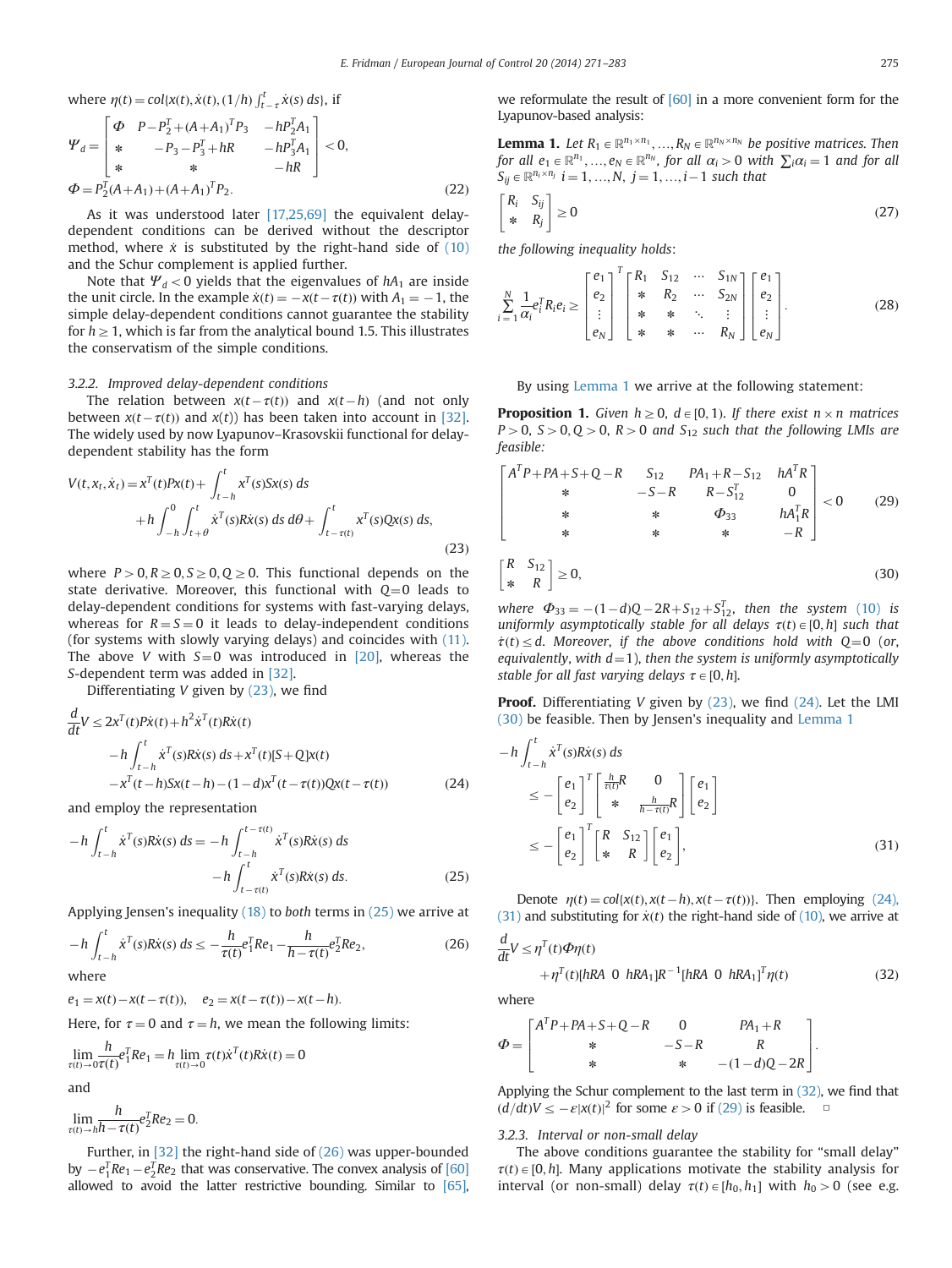<span id="page-5-0"></span>[\[10,32,39\]](#page-12-0)). Keeping in mind that [\(10\)](#page-2-0) can be represented as

$$
\dot{x}(t) = Ax(t) + A_1 x(t - h_0) - A_1 \int_{t - \tau(t)}^{t - h_0} \dot{x}(s) \, ds,
$$

the stability of [\(10\)](#page-2-0) can be analyzed via Lyapunov functionals of the form [\[10\]](#page-11-0)

 $V(t, x_t, \dot{x}_t) = V_n(x_t, \dot{x}_t) + V_1(t, x_t, \dot{x}_t),$ 

where  $V_n$  is a "nominal" functional for the "nominal" system with constant delay

 $\dot{x}(t) = Ax(t) + A_1x(t-h_0)$ 

and where

$$
V_1 = \int_{t-h_1}^{t-h_0} x^T(s) S_1 x(s) ds + \int_{t-\tau(t)}^{t-h_0} x^T(s) Q_1 x(s) ds
$$
  
+  $(h_1 - h_0) \int_{-h_1}^{-h_0} \int_{t+\theta}^t \dot{x}^T(s) R_1 \dot{x}(s) ds d\theta,$   
 $S_1 > 0$ ,  $Q_1 > 0$ ,  $R_1 > 0$ .

In the case where the nominal system is stable for all constant delays from [0, $h_0$ ],  $V_n$  can be chosen in the form of [\(23\)](#page-4-0), where  $h = h_0$  and Q=0. Then the stability conditions in terms of LMIs can be derived by using arguments of [Proposition 1](#page-4-0).

# 3.3. Time-dependent Lyapunov functionals for sampled-data systems

Consider the sampled-data system given by [\(1\),](#page-0-0) i.e.

$$
\dot{x}(t) = Ax(t) + A_1 x(t_k), \quad x(t) \in \mathbb{R}^n, \ k = 0, 1, ..., \tag{33}
$$

where  $A_1 = BK$ . It is assumed that the sampling intervals may be variable and uncertain (e.g. due to packet dropouts in networked control systems). However, it is assumed that  $t_{k+1} - t_k \leq h$ , where  $h > 0$  is a known upper bound  $h > 0$  is a known upper bound.

Till [\[12\]](#page-11-0) the conventional time-independent Lyapunov functionals  $V(x_t, \dot{x}_t)$  for systems with fast-varying delays were applied to sampled-data systems [\[18\]](#page-11-0). These functionals did not take advantage of the sawtooth evolution of the delays induced by sampled-and-hold. The latter drawback was removed in [\[12\],](#page-11-0) where time-dependent Lyapunov functionals (inspired by [\[56\]\)](#page-12-0) were introduced for sampled-data system.

**Lemma 2.** Let there exist positive numbers  $\alpha$ ,  $\beta$  and a functional V :  $\mathbb{R} \times W[-h, 0] \times L_2[-h, 0] \rightarrow \mathbb{R}_+$  such that

$$
\alpha |\phi(0)|^2 \le V(t, \phi, \dot{\phi}) \le \beta \|\phi\|_W^2.
$$

Consider the function  $\overline{V}(t) = V(t, x_t, \dot{x}_t)$ , which is continuous from the right for  $x(t)$  satisfying (33), absolutely continuous for  $t \neq t_k$  and which satisfies

$$
\lim_{t \to t_k^-} \overline{V}(t) \ge \overline{V}(t_k). \tag{34}
$$

If along (33)  $\left(\frac{d}{dt}\right)\overline{V}(t) \leq -\varepsilon |x(t)|^2$ ,  $t \neq t_k$  for some scalar  $\varepsilon > 0$ , then (33) is asymptotically stable (33) is asymptotically stable.

Consider the following simple Lyapunov functional:

$$
V_s(t, x(t), \dot{x}_t) = \overline{V}(t) = x^T(t)Px(t) + V_U(t, \dot{x}_t), \quad P > 0,
$$
\nwhere

 $V_U(t, \dot{x}_t) = (h - \tau(t)) \int_{t-\tau(t)}^t \dot{x}^T(s) U \dot{x}(s) ds,$ 

$$
\tau(t) = t - t_k, \quad U > 0.
$$
 (36)

The discontinuous term  $V_U$  does not increase along the jumps since  $V_U \geq 0$  and  $V_U$  vanishes after the jumps because  $x(t)_{|t| = t_k} =$  $x(t-\tau(t))_{|t=t_k}$ , i.e. (34) holds.

Since 
$$
(d/dt)x(t - \tau(t)) = (1 - \dot{\tau}(t))\dot{x}(t - \tau(t)) = 0
$$
, we find  
\n
$$
\frac{d}{dt}V_U(t, \dot{x}_t) = -\int_{t-\tau(t)}^t \dot{x}^T(s)U\dot{x}(s) ds + (h - \tau(t))\dot{x}^T(t)U\dot{x}(t)
$$

and thus

$$
\frac{d}{dt}\overline{V}(t) \le 2\dot{x}^{T}(t)Px(t) - \int_{t-\tau(t)}^{t} \dot{x}^{T}(s)U\dot{x}(s) ds + (h-\tau(t))\dot{x}^{T}(t)U\dot{x}(t).
$$
\n(37)

Denoting

$$
v_1 = \frac{1}{\tau(t)} \int_{t-\tau(t)}^t \dot{x}(s) \, ds,
$$

we understand by  $v_{1|\tau(t)=0}$  the following:  $\lim_{\tau(t)\to 0}v_1 = \dot{x}(t)$ . We apply further Jensen's inequality

$$
\int_{t-\tau(t)}^t \dot{x}^T(s)U\dot{x}(s)\,ds \geq \tau(t)v_1^T Uv_1,
$$

and the descriptor method, where

$$
0 = 2[xT(t)P2T + \dot{x}T(t)P3T][(A + A1)x(t) - \tau(t)A1v1 - \dot{x}(t)],
$$

with some  $n \times n$  matrices  $P_2, P_3$ , is added to (37). Setting  $\eta_1(t) =$  $col\{x(t), \dot{x}(t), v_1\},$  we obtain that  $(d/dt)\overline{V}(t) \le \eta_1^T(t)\Psi_s \eta_1(t) < -\frac{C\left|\mathcal{V}(t)\right|^2}{2}$  for some  $s > 0$  if  $\epsilon |x(t)|^2$  for some  $\epsilon > 0$  if

$$
\mathcal{Y}_s = \begin{bmatrix} \Phi_{11} & P - P_2^T + (A + A_1)^T P_3 & -\tau(t) P_2^T A_1 \\ * & -P_3 - P_3^T + (h - \tau(t))U & -\tau(t) P_3^T A_1 \\ * & * & -\tau(t)U \end{bmatrix} < 0,
$$

where  $\Phi_{11} = P_2^T (A + A_1) + (A + A_1)^T P_2$ . The latter matrix inequality for  $\tau(t) > 0$  and  $\tau(t) > h$  leads to two UMs: for  $\tau(t) \rightarrow 0$  and  $\tau(t) \rightarrow h$  leads to two LMIs:

$$
\begin{bmatrix}\n\Phi_{11} & P - P_2^T + (A + A_1)^T P_3 \\
* & -P_3 - P_3^T + hU\n\end{bmatrix} < 0,
$$
\n
$$
\begin{bmatrix}\n\Phi_{11} & P - P_2^T + (A + A_1)^T P_3 & -h P_2^T A_1 \\
* & -P_3 - P_3^T & -h P_3^T A_1 \\
* & * & -hU\n\end{bmatrix} < 0.
$$
\n(38)

We arrived at the following:

**Proposition 2.** Let there exist  $n \times n$  matrices  $P > 0$ ,  $U > 0$ ,  $P_2$  and  $P_3$ such that the LMIs (38) are feasible. Then (33) is asymptotically stable for all variable sampling instants  $t_{k+1} - t_k \leq h$ .

The conditions of Proposition 2 cannot be applied to (33) with  $A_1$  from uncertainty polytope, since in the matrix  $\Psi_s$  the matrix  $A_1$ is multiplied by  $\tau(t)$ . Moreover, additional terms in the Lyapunov functional may further improve the results. See [\[12,63\]](#page-12-0) for various time-dependent construction of V. A different discontinuous in time Lyapunov functional was suggested in [\[46\]](#page-12-0) which is based on Wirtinger's inequality [\[49\]:](#page-12-0)

Let  $z(t)$ :  $(a, b) \rightarrow \mathbb{R}^n$  be absolutely continuous with  $\dot{z} \in L_2[a, b]$ and  $z(a) = 0$ . Then for any  $n \times n$  matrix  $W > 0$  Wirtinger's inequality holds:

$$
\int_{a}^{b} z^{T}(\xi)Wz(\xi) d\xi \le \frac{4(b-a)^{2}}{\pi^{2}} \int_{a}^{b} \dot{z}^{T}(\xi)W\dot{z}(\xi) d\xi.
$$
 (39)

Consider the following Lyapunov functional:

$$
V(t, x_t, \dot{x}_t) = x^T(t)Px(t) + V_W(t, x_t, \dot{x}_t), \quad P > 0,
$$

where the Wirtinger-based term is given by

$$
V_W(t, x_t, \dot{x}_t) = h^2 \int_{t_k}^t \dot{x}^T(s) W \dot{x}(s) ds
$$
  

$$
- \frac{\pi^2}{4} \int_{t_k}^t [x(s) - x(t_k)]^T W[x(s) - x(t_k)] ds,
$$
  

$$
W > 0, t_k \le t < t_{k+1}, k = 0, 1, 2, ...
$$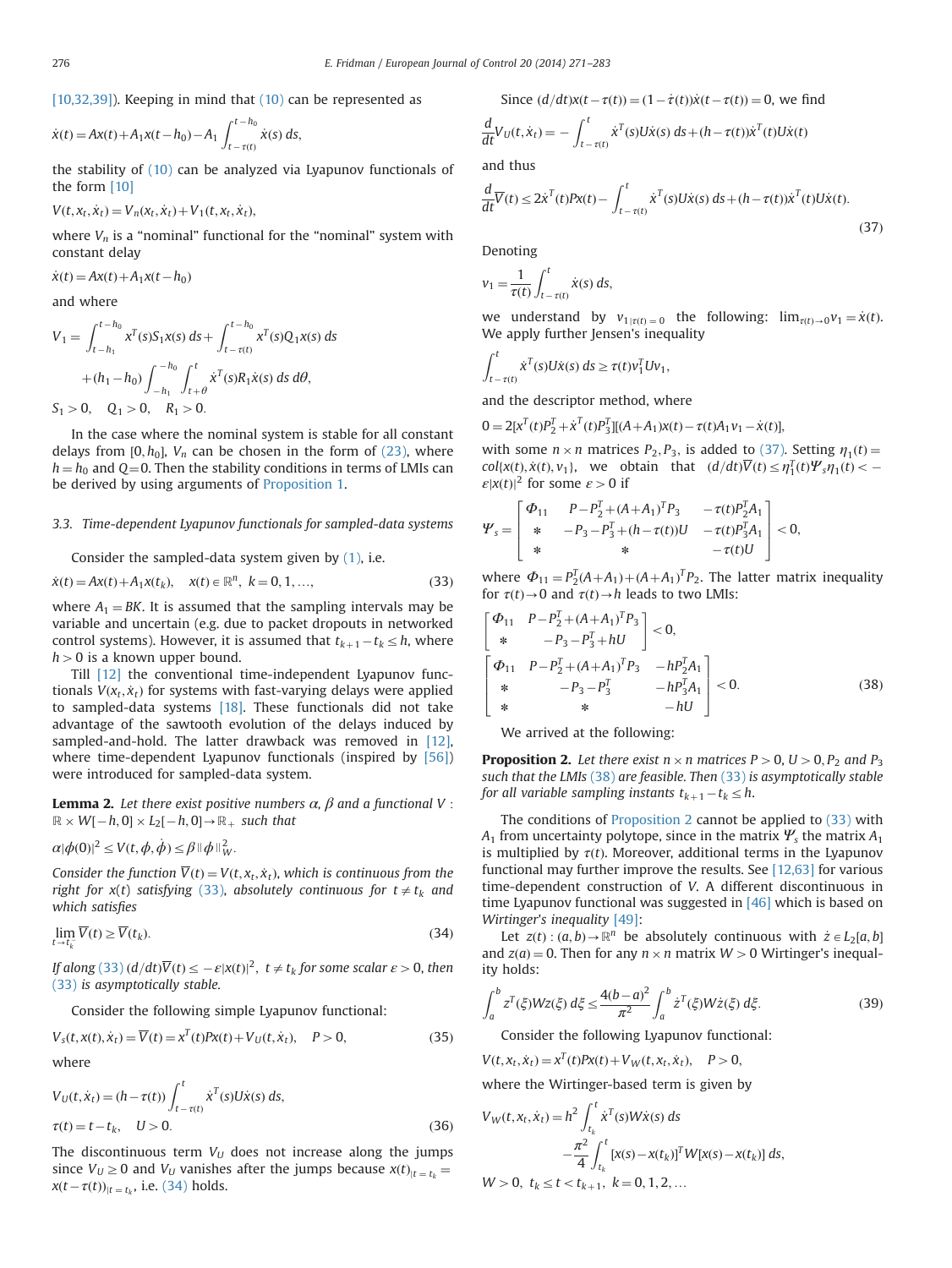<span id="page-6-0"></span>Since  $[x(s) - x(t_k)]_{s = t_k} = 0$ , by Wirtinger's inequality [\(39\)](#page-5-0)  $V_W \ge 0$ .<br>Moreover  $V_W$  vanishes at  $t = t$ , i.e. the condition (34) holds Moreover,  $V_W$  vanishes at  $t = t_k$ , i.e. the condition [\(34\)](#page-5-0) holds.

Setting 
$$
v(t) = x(t_k) - x(t)
$$
 and differentiating  $V_W$ , we have  
\n
$$
\frac{d}{dt}V_W = h^2 \dot{x}^T(t)W\dot{x}(t) - \frac{\pi^2}{4}v^T(t)Wv(t).
$$

Then we arrive at the following stability condition (that recovers result of [\[49,53\]](#page-12-0) derived via the small-gain theorem):

$$
\begin{bmatrix} P(A+A_1) + (A+A_1)^T P & \frac{2h}{\pi} P A_1 & (A+A_1)^T W \\ * & -W & \frac{2h}{\pi} A_1^T R \\ * & * & -W \end{bmatrix} < 0, \quad P > 0, \ W > 0.
$$

Example 1. Consider the scalar system

$$
\dot{x}(t) = -x(t_k), \quad t_k \le t < t_{k+1}, \ k = 0, 1, \dots \tag{40}
$$

We remind that the system  $\dot{x}(t) = -x(t-\tau(t))$  with constant delay  $\tau(t)$  is asymptotically stable for  $\tau(t) < \tau/2$  and unstable for  $\tau(t) \le \tau/2$  $\tau(t)$  is asymptotically stable for  $\tau(t) < \pi/2$  and unstable for  $\tau(t) > \pi/2$ , whereas for the fast varying delay it is stable for  $\tau(t) < 1.5$  and there exists a destabilizing delay with an upper bound greater than 1.5 [\[41\].](#page-12-0) The latter means that all the existing methods, that are based on timeindependent Lyapunov functionals, corresponding to stability analysis of systems with fast varying delays, cannot guarantee the stability for the samplings which may be greater than 1.5. Conditions of [Proposition 1](#page-4-0) guarantee asymptotic stability for all fast varying delays from the interval [0, 1.33].

By using discretization it can be easily found that the system remains asymptotically stable for all constant samplings less than 2 and becomes unstable for samplings greater than 2. By Wirtingerbased LMI, for all variable samplings up to 1.57 the system remains asymptotically stable. By [Proposition 2](#page-5-0) for all variable samplings up to 1.99 the system remains asymptotically stable.

The Wirtinger-based LMI is a single LMI with fewer decision variables than [\(38\)](#page-5-0). More important, differently from the Lyapunov functionals of [\[12,63\]](#page-12-0), the extension of the Wirtinger-based Lyapunov functional to a more general sampled-data system [\[46\]](#page-12-0)

$$
\dot{x}(t) = Ax(t) + BKx(t_k - \eta), \quad t \in [t_k, t_{k+1})
$$
\n
$$
(41)
$$

with a constant delay  $\eta > 0$  leads to efficient stability conditions [\[46\].](#page-12-0) Note that taking into account (in an elegant and efficient manner) the special structure of delay in (41) with variable  $\eta = \eta_k$ is still an open problem. Such kind of systems arises in networked control systems [\[23,45\].](#page-12-0)

Discontinuous in time Lyapunov functionals appeared to be efficient for hybrid TDSs [\[47,48\].](#page-12-0)

#### 4. General Lyapunov functionals for LTI TDSs

A necessary condition for the application of the simple Lyapunov–Krasovskii functionals considered in the previous sections is the asymptotic stability of [\(10\)](#page-2-0) with  $\tau=0$ . Consider e.g. the following system with a constant delay:

$$
\dot{x}(t) = \begin{bmatrix} 0 & 1 \\ -2 & 0.1 \end{bmatrix} x(t) + \begin{bmatrix} 0 & 0 \\ 1 & 0 \end{bmatrix} x(t-h), \quad x(t) \in \mathbb{R}^2.
$$

This system is unstable for  $h=0$  and is asymptotically stable for the constant delay  $h \in (0.1002, 1.7178)$  [\[28\].](#page-11-0) For analysis of such systems (particularly, for using delay for stabilization) the simple Lyapunov functionals considered in the previous sections are not suitable. One can use a general Lyapunov functional

$$
V(x_t) = x(t)^T P x(t) + 2x^T(t) \int_{-h}^0 Q(\xi) x(t + \xi) d\xi
$$
  
+ 
$$
\int_{-h}^0 \int_{-h}^0 x^T(t + s) R(s, \xi) x(t + \xi) ds d\xi
$$
 (42)

(that corresponds to necessary and sufficient conditions for stability). However, this leads to a complicated system of PDEs with respect to  $P$ ,  $Q$ ,  $R$  (see e.g. [\[50\]\)](#page-12-0). LMI sufficient conditions via a general Lyapunov functional and discretization were found by Gu et al. [\[28\]](#page-11-0). See also recent results via augmented Lyapunov functional and improved integral inequality by Seuret and Gouaisbaut [\[64\]](#page-12-0).

## 4.1. Necessary stability conditions and general Lyapunov functionals

Let the system with a constant delay  $h > 0$ 

$$
\dot{x}(t) = Ax(t) + A_1x(t - h), \quad x(t) \in \mathbb{R}^n
$$
\n(43)

be asymptotically (and thus exponentially) stable. Given an  $n \times n$ matrix  $W > 0$ , we look for  $V_W$  such that

$$
\frac{d}{dt}V_W(x_t) = -x^T(t)Wx(t), \quad W > 0,
$$
\n(44)

and  $V_W(0) = 0$ , where  $x(t) = x(t, \phi)$  is a solution of (43) with  $x_0 = \phi \in C[-h, 0]$ . Note that

$$
x(t) = X(t)\phi(0) + \int_{-h}^{0} X(t - \theta - h)A_1\phi(\theta) d\theta,
$$

where  $X(t)$  is the fundamental matrix of (43). The latter matrix satisfies (43) and also

 $\dot{X}(t) = X(t)A + X(t-h)A_1, \quad X(0) = I, \quad X(t) = 0 \ (t < 0).$ 

Since (43) is exponentially stable, the fundamental matrix exponentially converges to zero in the sense that  $|X(t)| \leq ce^{-\alpha t}$  for some  $c > 1$  and  $\alpha > 0$  $c \geq 1$  and  $\alpha > 0$ .

Then

$$
\int_0^\infty \frac{d}{dt} V_W(x_t) dt = - \int_0^\infty x^T(t) W x(t) dt.
$$

Since  $V_W(x_\infty) = 0$ , we obtain  $\int_0^\infty (d/dt) V_W(x_t) dt = -V_W(\phi)$  and

$$
0 \le V_W(\phi) = \int_0^\infty x^T(t)Wx(t) dt
$$
  
=  $\phi^T(0)U_W(0)\phi(0)$   
+  $2\phi^T(0)\int_{-h}^0 U_W(-h-\theta)A_1\phi(\theta) d\theta$   
+  $\int_{-h}^0 \phi^T(\theta_2)A_1^T \int_{-h}^0 U_W(\theta_2 - \theta_1)A_1\phi(\theta_1) d\theta_1 d\theta_2$ ,

where

$$
U_W(\theta) = \int_0^\infty X^T(t)WX(t+\theta) \, dt < \infty. \tag{45}
$$

Note that the latter integral converges due to the exponential convergence of  $X(t)$  to zero.

Since for the autonomous system (43)  $x(s+t, \phi) = x(s, x(t + \cdot, \phi))$ , we have

$$
V_W(x(t+.,\phi)) = \int_0^\infty x^T(s+t,\phi)Wx(s+t,\phi) ds
$$
  
= 
$$
\int_t^\infty x^T(\theta,\phi)Wx(\theta,\phi) d\theta.
$$

Differentiating in t the latter equation we derive  $(44)$ . Given  $W > 0$ , it is easily seen that  $V_W$  is quadratically upper bounded: there exists  $\beta$  > 0 such that  $V_W(\phi) \leq \beta \|\phi\|_C^2$  for some  $\beta$  > 0. However, as was shown in [\[33\]](#page-12-0), this functional has a cubic lower bound.

A more general Lyapunov functional was introduced in [\[40\]](#page-12-0)

$$
\dot{V}(x_t) = -x^T(t)W_1x(t) - x^T(t-h)W_2x(t-h) - \int_{-h}^0 x^T(t+s)W_3x(t+s) ds
$$
\n(46)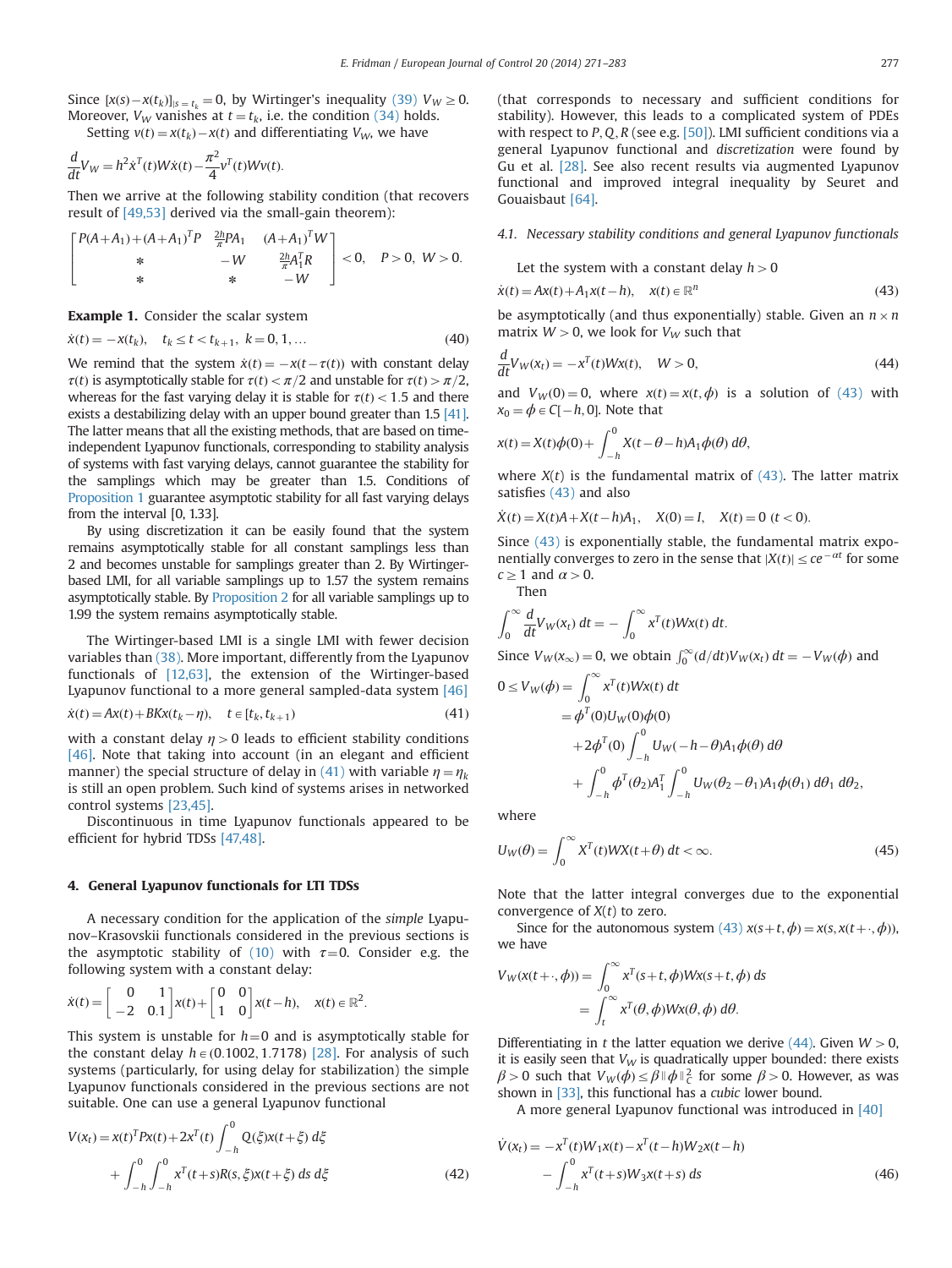<span id="page-7-0"></span>with some  $W_i > 0$ ,  $i = 1, 2, 3$ , leading to the following complete Lyapunov functional

$$
V(\phi) = \phi^{T}(0)U(0)\phi(0) + 2\phi^{T}(0)\int_{-h}^{0} U(-h - \theta)A_{1}\phi(\theta) d\theta
$$
  
+ 
$$
\int_{-h}^{0} \phi^{T}(\theta_{2})A_{1}^{T}\int_{-h}^{0} U(\theta_{2} - \theta_{1})A_{1}\phi(\theta_{1}) d\theta_{1} d\theta_{2}
$$
  
+ 
$$
\int_{-h}^{0} \phi^{T}(\theta)[W_{2} + (h + \theta)W_{3}]\phi(\theta) d\theta,
$$
 (47)

where  $U(\theta) = U_{W_1 + W_2 + hW_3}(\theta)$ .<br>It was proved in [40] that

It was proved in  $\overline{40}$  that if the system  $(10)$  is asymptotically stable, then the complete Lyapunov functional has a quadratic lower bound  $V(\phi) \geq \epsilon |\phi(0)|^2$  for some  $\epsilon > 0$  and satisfies the derivative condition [\(46\).](#page-6-0) Moreover, the Lyapunov matrix  $U_W$  can be found from the boundary value problem for a matrix linear ODE. Therefore, the complete Lyapunov functional can be found by fixing some  $n \times n$  matrices  $W_i > 0, i = 1, 2, 3$ , and solving the resulting boundary value problems for the ODE and substituting the resulting  $U$  into  $(47)$ .

In the case of multiple discrete delays, the complete Lyapunov functional has a form similar to (47). However, only in the case of commensurate delays the corresponding Lyapunov matrices can be found from the boundary value problems for ODEs.

Remark 1. The complete Lyapunov functional can be used for the robust stability analysis of linear uncertain systems provided the nominal LTI delayed system is asymptotically stable. See [\[40\]](#page-12-0) for systems with uncertain matrices, [\[39\]](#page-12-0) for systems with non-small slowly varying delays, and [\[11,16\]](#page-11-0) for systems with non-small fastvarying delays. Note that for application of complete Lyapunov functionals one has to fix some matrices (like  $W_1$  and  $W_2$  above), which may lead to conservative results. An interesting application of complete Lyapunov functional to explicit necessary and sufficient stability conditions was suggested recently in [\[54\].](#page-12-0) See [\[37\]](#page-12-0) for exhaustive treatment of complete Lyapunov functionals.

## 4.2. About the discretized Lyapunov functional method

As follows from the previous subsection, a general quadratic Lyapunov functional corresponding to necessary stability conditions for [\(43\)](#page-6-0) with a quadratic lower bound has a form of

$$
V(x_t) = x^T(t)Px(t) + 2x^T(t) \int_{-h}^0 Q(\xi)x(t + \xi) d\xi
$$
  
+ 
$$
\int_{-h}^0 \int_{-h}^0 x^T(t + s)R(s, \xi) ds x(t + \xi) d\xi
$$
  
+ 
$$
\int_{-h}^0 x^T(t + \xi)S(\xi)x(t + \xi) d\xi,
$$
 (48)

where  $0 < P \in \mathbb{R}^n$  and where  $n \times n$  matrix functions

$$
Q(\xi), R(\xi, \eta) = R^T(\eta, \xi)
$$
 and  $S(\xi) = S^T(\xi)$ 

are absolutely continuous. For the sufficiency of (48), one has to formulate conditions for  $V \ge \alpha_0 |x(t)|^2$ ,  $\alpha_0 > 0$  and  $\dot{V} \le -\alpha |x(t)|^2$ ,  $\alpha > 0$  $\alpha > 0$ .

LMI sufficient conditions via general Lyapunov functional of (48) and discretization were found in [\[26\],](#page-11-0) where  $Q(\xi), R(\xi, \eta) =$  $R^{T}(\eta,\xi)$  and  $S(\xi) = S^{T}(\xi) \in \mathbb{R}^{n \times n}$  were continuous and piecewiselinear matrix-functions. The resulting LMI stability conditions appeared to be very efficient, leading in some examples to results close to analytical ones. For the discretized Lyapunov functional method see Section 5.7 of [\[28\]](#page-11-0).

Till [\[9\]](#page-11-0) no design problems were solved by this method due to bilinear terms in the resulting matrix inequalities. The latter terms arise from the substitution of  $\dot{x}(t)$  by the right-hand side of the differential equation in  $\dot{V}$ . The descriptor discretized method

suggested in [\[9\]](#page-11-0) avoids this substitution. The descriptor discretized method was applied to state-feedback design of  $H_{\infty}$  controllers for neutral type systems with discrete and distributed delays [\[22\]](#page-11-0) and to dynamic output-feedback  $H_{\infty}$  control of retarded systems with state, input and output delays [\[71\].](#page-12-0) For differential-algebraic systems with delay, the corresponding general Lyapunov–Krasovskii functionals were studied in [\[27\].](#page-11-0)

# 4.3. Simple, augmented and general Lyapunov functionals

Consider a modified complete Lyapunov functional as suggested in [\[13\]](#page-11-0)

$$
\dot{V}(x_t) = -x^T(t)W_1x(t) - x^T(t-h)Sx(t-h) - \int_{-h}^0 \dot{x}^T(t+s)R_0\dot{x}(t+s) ds
$$
\n(49)

with some  $W_1 > 0, S > 0, R_0 > 0$ , where  $x(t+s)$  in the integral term<br>of (46) is replaced by  $\dot{x}(t+s)$  and  $W_0 = R_0$ . This functional is defined of [\(46\)](#page-6-0) is replaced by  $\dot{x}(t+s)$  and  $W_3 = R_0$ . This functional is defined for solutions of [\(43\)](#page-6-0) with absolutely continuous initial functions  $\phi \in W[-h, 0]$ . By changing the order of integrals we have

$$
\int_0^{\infty} \int_{-h}^0 \dot{x}^T(t+s) R_0 \dot{x}(t+s) \, ds \, dt
$$
  
=  $h \int_0^{\infty} \dot{x}^T(s) R_0 \dot{x}(s) \, ds + \int_{-h}^0 (s+h) \dot{x}^T(s) R_0 \dot{x}(s) \, ds.$ 

The form of the functional

$$
V_{R_0}(\phi) = \int_0^\infty \dot{x}^T(s, \phi) R_0 \dot{x}(s, \phi) \, ds \tag{50}
$$

can be found by following the arguments of [\[11\]](#page-11-0). Denote

$$
U_1(\theta) \triangleq \int_0^\infty \dot{X}^T(t) R_0 \dot{X}(t+\theta) dt
$$
  
= 
$$
\int_0^\infty [A^T X^T(t) + A_1^T X^T(t-h)] R_0 [X(t+\theta)A + X(t+\theta-h)A_1] dt,
$$
  

$$
\theta \in \mathbb{R}.
$$

Let  $U_{R_0}$  be defined by [\(45\)](#page-6-0) with  $W = R_0$ . It can be shown that

$$
V_{R_0}(\phi) = \int_0^\infty \dot{x}^T(s, \phi) R_0 \dot{x}(s, \phi) ds
$$
  
=  $\phi^T(0) U_1(0) \phi(0) + 2 \phi^T(0) \int_{-h}^0 U_1(-h - \theta) A_1 \phi(\theta) d\theta$   
+  $\int_{-h}^0 \phi^T(\theta_2) A_1^T \int_{-h}^0 U_1(\theta_2 - \theta_1) A_1 \phi(\theta_1) d\theta_1 d\theta_2 + \tilde{V},$ 

where

$$
\tilde{V} = \int_{-h}^{0} \phi^{T}(\theta_{2}) A_{1}^{T} R_{0} \left[ A_{1} \phi(\theta_{2}) + 2[Ae^{A(\theta_{2} + h)} \phi(0) + \int_{-h}^{\theta_{2}} A e^{A(\theta_{2} - \theta_{1})} A_{1} \phi(\theta_{1}) d\theta_{1}] \right] d\theta_{2}.
$$

Thus the functional defined by  $(49)$  has a form

$$
V(\phi) = \phi^T(0)U(0)\phi(0) + 2\phi^T(0)\int_{-h}^0 U(-h-\theta)A_1\phi(\theta) d\theta
$$
  
+ 
$$
\int_{-h}^0 \phi^T(\theta_2)A_1^T \int_{-h}^0 U(\theta_2 - \theta_1)A_1\phi(\theta_1) d\theta_1 d\theta_2
$$
  
+ 
$$
\int_{-h}^0 \phi^T(\theta)S\phi(\theta)d\theta + \int_{-h}^0 \int_{\theta}^0 \phi^T(s)R_0\dot{\phi}(s) ds d\theta + h\overline{V},
$$
(51)

where  $U(\theta) = U_{W_1 + S}(\theta) + hU_1(\theta)$ . The following can be proved [\[13\]:](#page-11-0)

Proposition 3. Let the system [\(43\)](#page-6-0) be asymptotically stable. For all  $n \times n$  matrices  $W_1 > 0, S > 0$  and  $R_0 > 0$ , and for small enough  $\varepsilon > 0$ , the Lyapunov functional (51) satisfies (49) and  $V(\phi) \geq \epsilon |\phi(0)|^2$ .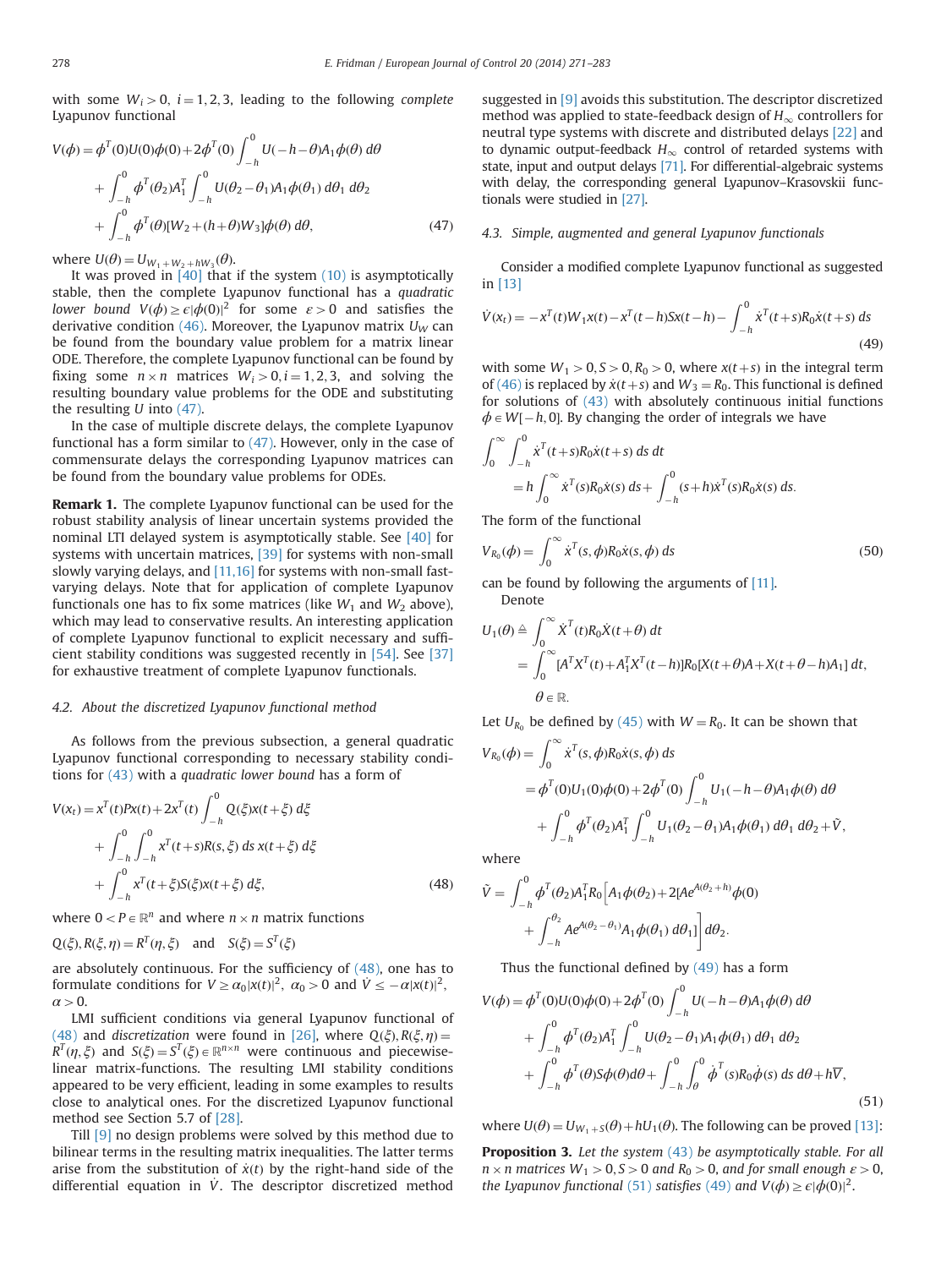<span id="page-8-0"></span>A general quadratic Lyapunov functional corresponding to [\(51\)](#page-7-0) has a form of

$$
V(x_t) = x^T(t)Px(t) + 2x^T(t) \int_{-h}^0 Q(\xi)x(t + \xi) d\xi
$$
  
+ 
$$
\int_{-h}^0 \int_{-h}^0 x^T(t + s)R(s, \xi) ds x(t + \xi) d\xi + \int_{t-h}^t x^T(\xi)Sx(\xi) d\xi
$$
  
+ 
$$
\int_{-h}^0 \int_{t+\theta}^t \dot{x}^T(s)R_0\dot{x}(s) ds d\theta,
$$
 (52)

where  $P>0$ ,  $S>0$ ,  $R_0>0$ . Matrix-functions  $Q(\xi) \in \mathbb{R}^{n \times n}$  and  $R(\xi, \eta) = R^T(\eta, \xi) \in \mathbb{R}^{n \times n}$  are absolutely continuous. For the sufficiency of (52), one has to formulate conditions for  $V \ge \beta |x(t)|^2$ ,  $\beta > 0$  and  $\dot{V} \le -\alpha |x(t)|^2$ ,  $\alpha > 0$ .<br>Choosing in (52)

Choosing in (52)  $R = Q = 0$  and replacing  $R_0$  by hR we arrive at the simple Lyapunov functional  $(23)$ , where  $Q=0$ .

Consider now (52) with constant  $R \equiv Z$  and O, and replace  $R_0$  by hR. Then we arrive at the augmented Lyapunov functional of the form

$$
V(x_t, \dot{x}_t) = \begin{bmatrix} x(t) \\ \int_{t-h}^t x(s) ds \end{bmatrix}^T \begin{bmatrix} P & Q \\ * & Z \end{bmatrix} \begin{bmatrix} x(t) \\ \int_{t-h}^t x(s) ds \end{bmatrix} + \int_{t-h}^t x^T Sx ds
$$
  
+ 
$$
h \int_{-h}^0 \int_{t+\theta}^t \dot{x}^T(s) R\dot{x}(s) ds d\theta,
$$
  

$$
\begin{bmatrix} P & Q \\ * & Z \end{bmatrix} > 0, \quad S > 0, \quad R > 0.
$$
 (53)

Note that the term  $Q \neq 0$  in (53) allows us to derive non-convex in  $h$  conditions that do not imply the stability of the original system with  $h=0$ . A remarkable result was obtained by Seuret and Gouaisbaut [\[64\]](#page-12-0) for systems with constant discrete and distributed delays: by deriving an extended integral inequality, which includes Jensen's inequality as a particular case, and applying the augmented Lyapunov functional (53) the authors arrived at LMIs that may guarantee the stability of systems which are unstable with the zero delay (i.e. in the case of "stabilizing delay").

## 5. Lyapunov functionals for systems with distributed delays

Consider a linear system with the distributed delay

$$
\dot{x}(t) = Ax(t) + A_d \int_{-h_d}^{0} x(t+s) \, ds, \quad x(t) \in \mathbb{R}^n, \ h_d > 0,
$$
\n(54)

where A and  $A_d$  are constant  $n \times n$  matrices,  $h_d < \infty$ . We study stability in two cases: (1) A and  $A+h_dA_d$  are Hurwitz, (2) A or  $A + h_d A_d$  are Hurwitz.

In the 1st case the delayed term can be treated as a disturbance by using the following Lyapunov functional:

$$
V_0(x_t) = x^T(t)Px(t) + V_{R_d}(x_t),
$$
  
\n
$$
V_{R_d}(x_t) = h_d \int_{-h_d}^0 \int_{t+\theta}^t x^T(\tau)R_d x(\tau) d\tau d\theta, \quad P > 0, R_d > 0.
$$

In the 2nd case, keeping in mind that (54) can be represented in the following form:

$$
\dot{x}(t) = (A + h_d A_d)x(t) + A_d \int_{t - h_d}^t [x(s) - x(t)] \, ds,\tag{55}
$$

we have to "compensate" the perturbation given by the integral term in  $(55)$ . This can be done by adding to  $V_0$  a triple integral term as suggested in [\[2,68\]](#page-12-0)

$$
V(x_t, \dot{x}_t) = V_0(x_t) + V_{Z_d}(\dot{x}_t),
$$
  
\n
$$
V_{Z_d}(\dot{x}_t) = \int_{-h_d}^0 \int_{\theta}^0 \int_{t+\lambda}^t \dot{x}^T(s) Z_d \dot{x}(s) \, ds \, d\lambda \, d\theta, \quad Z_d > 0.
$$

Then after differentiation we have

$$
\frac{d}{dt}V(x_t, \dot{x}_t) = 2x^T(t)P\dot{x}(t) + h_d^2 x^T(t)R_d x(t) + \frac{h_d^2}{2}\dot{x}^T(t)Z_d\dot{x}(t) \n- h_d \int_{t-h_d}^t x^T(s)R_d x(s) ds - \int_{-h_d}^0 \int_{t+\theta}^t \dot{x}^T(s)Z_d\dot{x}(s) ds d\theta
$$

Application of Jensen's inequality to  $\int_{t-h_d}^{t} x^T(s) R_d x(s) ds$  and the extended Jensen's inequality to the double integral term [68] extended Jensen's inequality to the double integral term [\[68\]](#page-12-0)

$$
\begin{split} &-\int_{-h_{d}}^{0} \int_{t+\theta}^{t} \dot{x}^{T}(s) Z_{d} \dot{x}(s) \, ds \, d\theta \\ &\leq -\frac{2}{h_{d}^{2}} \bigg( \int_{-h_{d}}^{0} \int_{t+\theta}^{t} \dot{x}^{T}(s) \, ds \, d\theta \bigg) Z_{d} \bigg( \int_{-h_{d}}^{0} \int_{t+\theta}^{t} \dot{x}(s) \, ds \, d\theta \bigg) \\ &= -\frac{2}{h_{d}^{2}} \bigg( h_{d} x^{T}(t) - \int_{t-h_{d}}^{t} x^{T}(s) \, ds \bigg) Z_{d} \bigg( h_{d} x(t) - \int_{t-h_{d}}^{t} x(s) \, ds \bigg) \end{split}
$$

leads to the LMI stability condition for the distributed delay system (54):

$$
\begin{bmatrix} PA + A^{T}P + h_{d}^{2}R_{d} - 2Z_{d} & PA_{d} + \frac{2}{h_{d}}Z_{d} & A^{T}Z_{d} \\ * & -R_{d} - \frac{2}{h_{d}^{2}}Z_{d} & A_{d}^{T}Z_{d} \\ * & * & -\frac{2}{h_{d}^{2}}Z_{d} \end{bmatrix} < 0.
$$
 (56)

**Example 2.** Consider the system (54) with

$$
A = \begin{bmatrix} 0.2 & 0 \\ 0.2 & 0.1 \end{bmatrix}, A_d = \begin{bmatrix} -1 & 0 \\ -1 & -1 \end{bmatrix},
$$
 (57)

where A is not Hurwitz. Here  $A + h_dA_d$  is Hurwitz for  $h_d > 0.2$ . By the LMI condition (56) the system (57) is asymptotically stable for any  $h_d \in [0.2001, 1.6339]$ .

Remark 2. Lyapunov functional constructions of this section can be easily extended to systems

$$
\dot{x}(t) = Ax(t) + \int_{-h_d}^{0} A_d(s)x(t+s) \, ds, \quad x(t) \in \mathbb{R}^n, \ h_d > 0
$$

with variable  $n \times n$  matrix kernels  $A_d \in L_1(0, h_d)$ . Thus, the following Lyapunov functional with a double integral term can be used [\[19\]](#page-11-0):

$$
V(x_t) = x^T(t)Px(t) + h_d \int_{-h_d}^0 \int_{t+s}^t x^T(\tau)A_d^T(s)R_dA_d(s)x(\tau) d\tau ds,
$$

where  $P>0, R<sub>d</sub>0$ , leading to the following LMI:

$$
\begin{bmatrix} PA + A^T P + h_d \int_{-h_d}^{0} A_d^T(s) R_d A_d(s) \, ds & P \\ * & -R_d \end{bmatrix} < 0.
$$

In the latter LMI the decision variable  $R_d$  appears inside the integral. In order to verify the feasibility of this LMI by using MATLAB, one can assume that  $R_d = r_dI$  (which is restrictive), where  $r_d > 0$  is a scalar. Another solution for the stability analysis in the case of variable kernels has been suggested in [\[67\]](#page-12-0), where it is assumed that  $A_d(s) = \sum_{i=1}^{m} A_{di} K_i(s)$  with constant matrices  $A_{di} \in \mathbb{R}^{n \times n}$  and scalar kernel functions  $K(s)$ kernel functions  $K_i(s)$ .

## 5.1. Systems with infinite delays

A linear system with infinite delay has a form

$$
\dot{x}(t) = Ax(t) + A_d \int_0^\infty K(\theta)x(t - \theta) d\theta,
$$
\n(58)

where  $x(t) \in \mathbb{R}^n$ ,  $A, A_d \in \mathbb{R}^{n \times n}$  are constant matrices. It is supposed that the scalar kernel function  $K \in L_1[0,\infty)$  satisfies the inequality  $\int_0^\infty |K(\theta)| d\theta < \infty$ . A solution of (58) is uniquely determined for the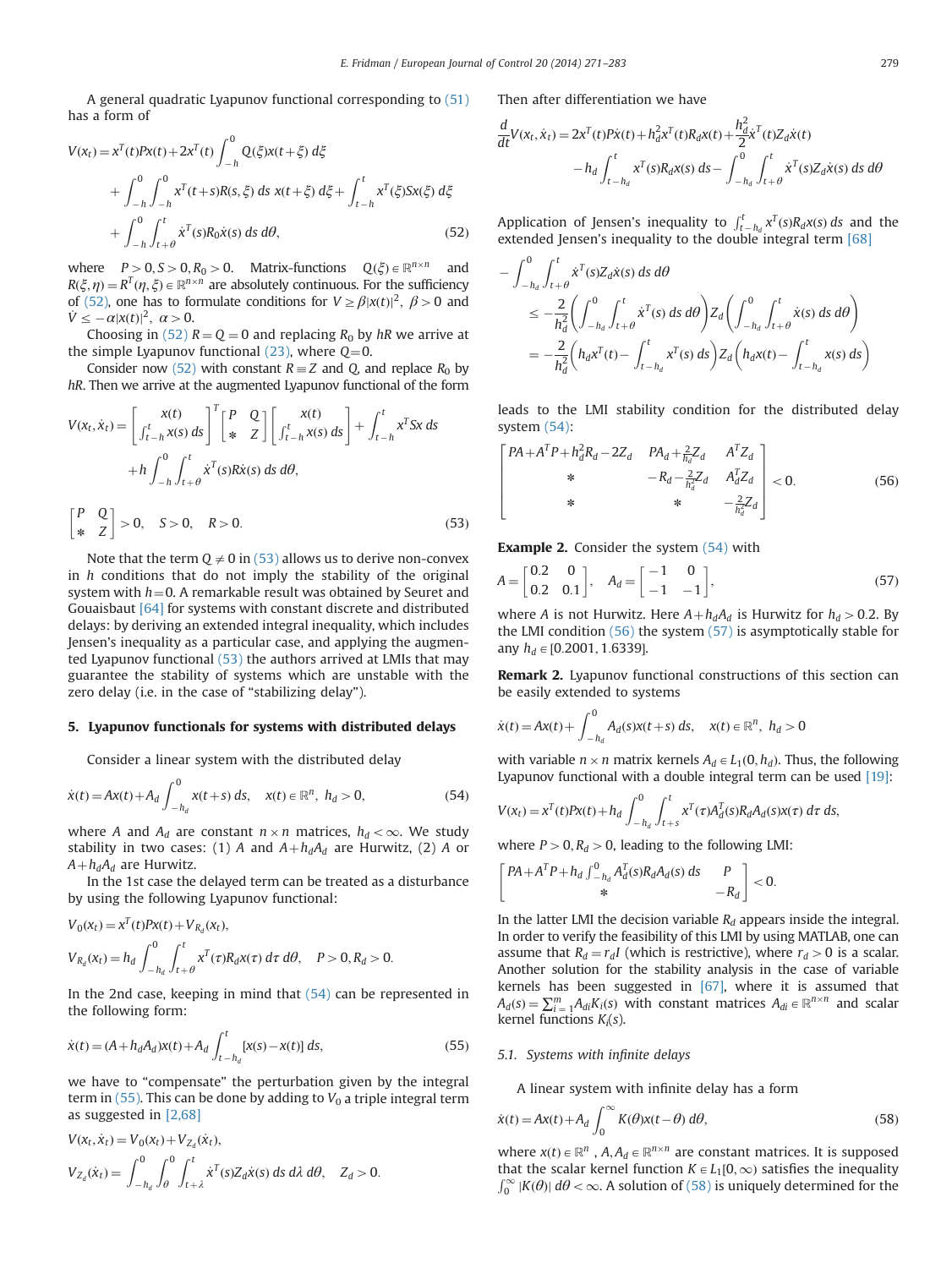<span id="page-9-0"></span>uniformly continuous initial function  $\phi \in C(-\infty, 0]$ . This solution continuously depends on  $\phi$  (see [41, Theorem 3.2.31) continuously depends on  $\phi$  (see [\[41, Theorem 3.2.3\]\)](#page-12-0).

Assume that A or  $A_0 = A + A_d \int_0^\infty K(\theta) d\theta$  are Hurwitz. The owing Lyanunov functional can be applied to stability analysis following Lyapunov functional can be applied to stability analysis of [\(58\)](#page-8-0) [\[67\]](#page-12-0):

$$
V(t) = V_P(t) + V_{R_d}(t) + V_{Z_d}(t), \quad V_P(t) = x^T(t)Px(t)
$$
\nwith

\n
$$
V_P(t) = \frac{1}{2}x^T(t)Px(t)
$$
\n(59)

$$
V_{R_d}(t) = \int_0^\infty \int_{t-\theta-\tau}^t |K(\theta)|x^T(s)R_dx(s) \, ds \, d\theta,
$$
  

$$
V_{Z_d}(t) = \int_0^\infty \int_0^{\theta+\tau} \int_{t-\lambda}^t |K(\theta)|x^T(s)Z_dx(s) \, ds \, d\lambda \, d\theta,
$$

where  $P, R_d$  and  $Z_d$  are positive  $n \times n$  matrices. Application of appropriately extended Jensen's inequalities leads to efficient LMI stability conditions [\[67\]](#page-12-0).

A particular class of systems with infinite delays are systems with gamma-distributed delays  $K(\theta) = \theta^{N-1} e^{-\theta/T} T^N (N-1)!$ , where  $T > 0$ , and  $N-1$ , 2. The parameters of distribution. Note that  $T > 0$  and  $N = 1, 2, ...$  are parameters of distribution. Note that  $\int_0^\infty K(\xi) d\xi = 1$ . The corresponding average delay satisfies  $\int_0^\infty \xi K$  $(ξ) dξ = NT.$ 

Gamma-distributed delays can be encountered in the problem of control over communication networks, in the population dynamics [\[4\]](#page-11-0) and in the traffic flow dynamics [\[51\]](#page-12-0). For gammadistributed delays by using augmented Lyapunov functionals, LMIs for the case of "stabilizing delays", where A and  $A_0$  may be non-Hurwitz, have been derived in [\[67\]](#page-12-0). The latter stability problem is motivated e.g. by the traffic flow model on the ring [\[55\]](#page-12-0), where  $A=0$  and where the zero eigenvalue of  $A_0$  corresponds to the vehicles moving with the same velocity.

# 6. Stability of nonlinear systems

Till now the stability conditions for linear TDSs have been derived. This section discusses stability results for some classes of nonlinear systems.

Consider the following autonomous RDE:

$$
\dot{x}(t) = Lx_t + g(x_t), \quad x(t) \in \mathbb{R}^n, \ t \ge 0,
$$
\n
$$
(60)
$$

where  $L: C[-h, 0] \to \mathbb{R}^n$  is a linear bounded functional,  $g: C[-h, 0] \to \mathbb{R}^n$ <br>is a locally Linschitz continuous function that satisfies is a locally Lipschitz continuous function that satisfies

$$
|g(\psi)| \leq \beta(||\psi||_C) ||\psi||_C \quad \forall \psi \in C[-h, 0],
$$

where  $\beta$  is continuous and  $\beta(0) = 0$ .

The linear system

$$
\dot{x}(t) = Lx_t, \quad t \ge 0 \tag{61}
$$

is called the first approximation with respect to the original system (60). In fact, the linear system (61) can be considered as a linearization in the neighborhood of the trivial solution of the nonlinear system  $\dot{x}(t) = f(x_t)$  with a smooth f such that  $f(0) = 0$ . As for non-delay systems, the stability of the nonlinear TDS with the asymptotically stable first approximation can be derived either by the (first) Lyapunov method with the quadratic Lyapunov function/functional or by using Gronwall's inequality. By using Gronwall's inequality the following can be proved [\[13, Proposition](#page-11-0) [3.17\]](#page-11-0):

**Proposition 4.** If the linear system  $(61)$  is asymptotically stable, then the nonlinear system  $(60)$  is asymptotically stable.

In the critical case, where some characteristic roots of  $(61)$  are on the imaginary axis, whereas all the others have negative real parts, either the direct Lyapunov method or the center manifold theory can be applied  $[31]$ . Thus, in the system

$$
\dot{x}(t) = -ax^3(t) - a_1x^3(t-h), \quad a > 0
$$

the first approximation  $\dot{x}(t) = 0$  has the zero eigenvalue. This is the critical case, where no conclusion can be done from the analysis of the first approximation. Application of the Lyapunov functional

$$
V(x_t) = \frac{x^4(t)}{2a} + \int_{t-h}^t x^6(s) \, ds
$$

leads to the following result [\[31\]:](#page-12-0) the system is asymptotically delay-independently stable for  $|a_1| < a$ .

Lyapunov-based methods for asymptotic stability of linear systems considered in this paper can be usually extended to some quasilinear systems with e.g. Lipschitz nonlinearities. For example, consider the system

$$
\dot{x}(t) = Ax(t) + A_1x(t - \tau(t)) + g(t, x(t), x(t - \tau(t)), \quad x(t) \in \mathbb{R}^n, \ t \ge 0,
$$
\n(62)

with a continuous  $g : \mathbb{R} \times \mathbb{R}^n \times \mathbb{R}^n \to \mathbb{R}^n$ , which is locally Lipschitz continuous in the second and the third arguments and satisfies for continuous in the second and the third arguments and satisfies for all  $t$  the inequality

$$
|g(t, x, y)|^2 \le \left[x^T \quad y^T\right]M\begin{bmatrix} x \\ y \end{bmatrix} \quad \forall x, y \in \mathbb{R}^n,
$$
 (63)

where  $0 < M \in \mathbb{R}^{n \times n}$  and  $M \leq \beta_0 I$ ,  $\beta_0 \in \mathbb{R}_+$ . Then, by using S-procedure together with the inequality (63) one can arrive to LMI condition for the global asymptotic stability of the quasilinear system (62).

Delay-dependent conditions have been extended to some classes of nonlinear systems (see e.g. [\[14\]](#page-11-0)) Consider next a class of systems, affine in control  $u(t) \in \mathbb{R}^m$ 

$$
\dot{x}(t) = A(x(t))x(t) + B(x(t))u(t),
$$
\n(64)

where  $x(t) \in \mathbb{R}^n$ , A and B are continuously differentiable matrix-<br>functions Civen a state-feedback functions. Given a state-feedback

$$
u(t) = K(x(t - \tau(t))), \quad K(x) = k(x)x,
$$
\n(65)

where  $k : \mathbb{R}^n \to \mathbb{R}^{m \times n}$  is a continuously differentiable function and where  $\tau(t) \in [0, h]$  is the unknown piecewise-continuous delay that often appears in the feedback. We extend the relation  $x(t-\tau(t)) = y(t)$  of  $\tau^t$  is  $\dot{y}(s)$  ds to the poplingar case as follows:  $x(t) - \int_{t-\tau(t)}^{t} \dot{x}(s) ds$  to the nonlinear case as follows:

$$
K(x(t - \tau(t))) = K(x(t)) - \int_{t - \tau(t)}^{t} K_x(x(s))\dot{x}(s) ds,
$$

where  $K_x = [(\partial/\partial x_1)K...(\partial/\partial x_n)K]$ , and represent the closed-loop system  $(64)$ – $(65)$  in the form

$$
\dot{x}(t) = A(x(t))x(t) + B(x(t))K(x(t)) - B(x(t))\int_{t-\tau(t)}^{t} K_x(x(s))\dot{x}(s) ds.
$$
 (66)

Note that  $(66)$  is equivalent to  $(64)$ – $(65)$ . The following Lyapunov functional

$$
V(x_t, \dot{x}_t) = x^T(t)Px(t) + \int_{t-r}^t D(s, x_t, \dot{x}_t) ds,
$$
  

$$
D(s, x_t, \dot{x}_t) \triangleq \int_s^t \dot{x}^T(\xi)K_x^T(x(\xi))RK_x(x(\xi))\dot{x}(\xi) d\xi, \quad P > 0, R > 0
$$

leads to a state-dependent matrix inequality [\[14\]](#page-11-0). The feasibility of state-dependent LMIs may be studied by using a convex optimization approach (sum of squares) for nonlinear systems [\[58\]](#page-12-0).

If a nonlinear system is locally (not globally) stable, it is of interest to find a domain of attraction. The direct Lyapunov method provides constructive tools for finding estimates on the domains of attraction of nonlinear TDSs [\[3\].](#page-11-0)

#### 7. The input–output approach to stability

Till now we have applied the direct Lyapunov approach to the stability analysis of [\(10\).](#page-2-0) An alternative approach is the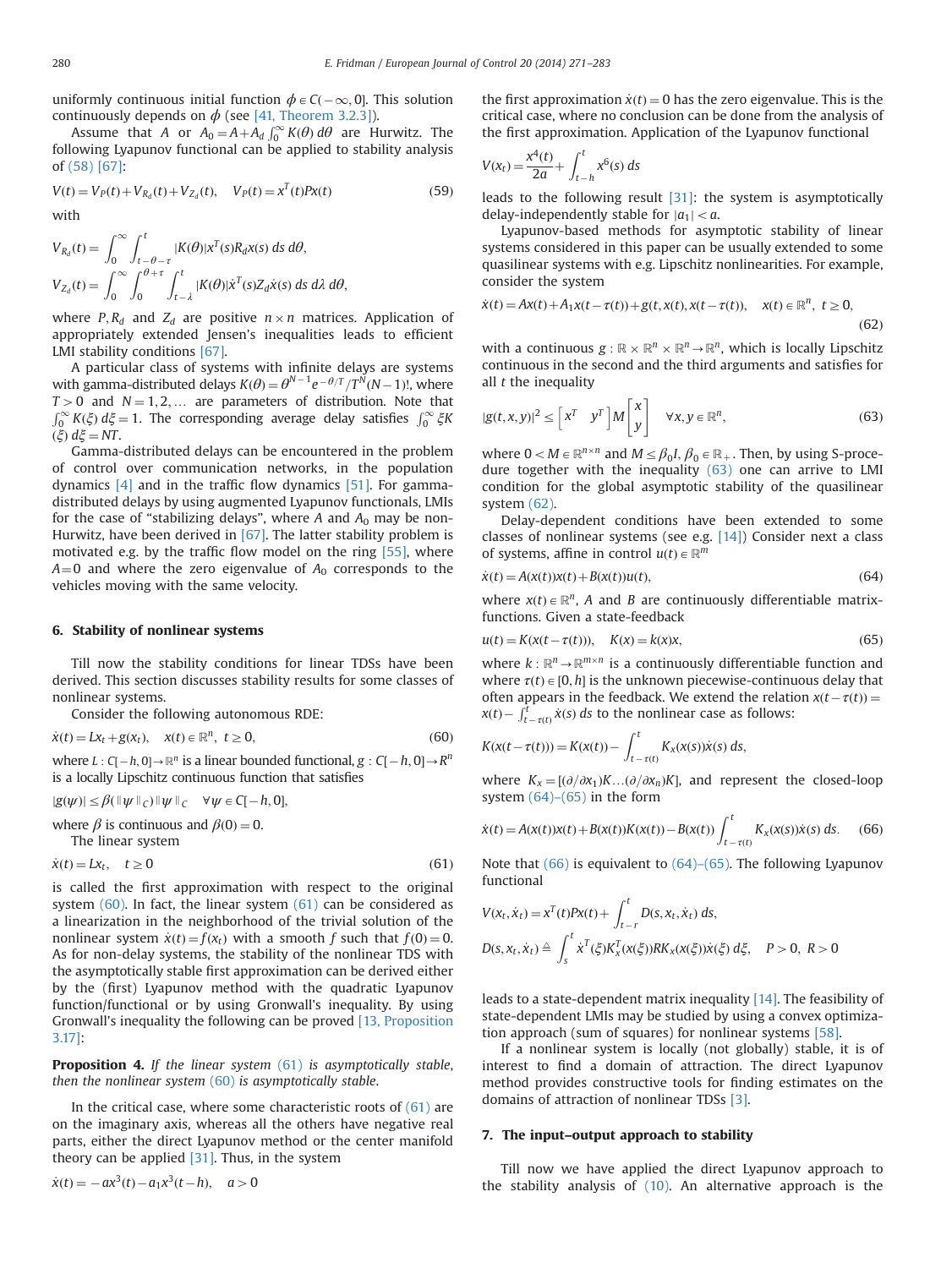input–output approach that is based on the representation of the original system as a feedback interconnection of some auxiliary systems with additional inputs and outputs and application of the small-gain theorem. These two approaches sometimes lead to complementary results, improving each other and giving ideas for further improvements. The input–output approach was introduced for nonlinear time-varying finite-dimensional systems by Zames [\[72\]](#page-12-0), it was extended to continuous-time linear systems with constant delays in [\[34,73\]](#page-12-0) and with slowly varying delays in [\[28\]](#page-11-0). This approach was generalized to linear continuous-time with fast-varying delays and to discrete-time systems in [\[21,35,66\]](#page-12-0).

The input–output approach is applicable to stability and to  $L_2$ -gain analysis. Note that in the feedback interconnection of the systems, the initial conditions are supposed to be zero. Therefore, this approach cannot be directly applied to the bounds on the solutions of the original system, where the initial state may be non-zero (see e.g. [\[15\]](#page-11-0) for related solution bounds depending on the initial conditions). For solution bounds the direct Lyapunov method seems to be preferable.

Consider first the delay-independent conditions, where the delayed state  $x(t-\tau(t))$  is treated as a disturbance. This corre-<br>sponds to the presentation of (10) as the following forward system sponds to the presentation of  $(10)$  as the following forward system

$$
\dot{x}(t) = Ax(t) + A_1 X^{-1} u(t),
$$
  
y(t) = Xx(t) (67)

with the feedback

 $u(t) = y(t - \tau(t)).$  $\tau(t)$ ). (68)

Here  $X\in\mathbb{R}^{n\times n}$  is a non-singular scaling matrix. Indeed, substituting (68) and  $y(t) = Xx(t)$  into the differential equation (67), we obtain [\(10\).](#page-2-0) Assume that A is Hurwitz and  $y(t) = 0$  for  $t \le 0$ .

In the simple delay-dependent conditions for  $\tau(t) \in [0, h]$ , the presentation

$$
\dot{x}(t) = (A + A_1)x(t) - A_1 \int_{t-\tau(t)}^t \dot{x}(s) \, ds
$$

is used, where  $\int_{t-\tau(t)}^{t} \dot{x}(s) ds$  is treated as a disturbance. This to detay, where  $J_{t-\tau(t)} \lambda(t)$  as is treated as a distantiance. This corresponds to the presentation of [\(10\)](#page-2-0) as the following forward system

$$
\dot{x}(t) = (A + A_1)x(t) + A_1X^{-1}u(t),
$$
  
\n
$$
y(t) = X\dot{x}(t) = X[(A + A_1)x(t) + A_1X^{-1}u(t)]
$$
\n(69)

with the feedback

$$
u(t) = -\int_{t-\tau(t)}^{t} y(s) \, ds. \tag{70}
$$

Here it is assumed that  $A+A_1$  is Hurwitz and  $y(t)=0$  for  $t\leq0$ .

In both cases the forward system can be presented as  $y = Gu$ and the feedback as  $u = \Delta y$ , where  $\mathbf{G} : L_2[0,\infty) \rightarrow L_2[0,\infty)$  and  $\Delta: L_2[0,\infty) \to L_2[0,\infty)$ . The system  $\mathbf{G}: L_2[0,\infty) \to L_2[0,\infty)$  is said to be *input–output* stable if it has a finite gain  $\gamma_0(\mathbf{G})$  defined by

$$
\gamma_0(\mathbf{G}) = \inf \{ \gamma : \|\mathbf{G} u\|_{L_2} \leq \gamma \| u \|_{L_2} \ \forall u \in L_2[0, \infty) \}.
$$

The small gain theorem claims that the interconnected system feedback  $(G, \Delta)$  is well defined and input–output stable if  $\gamma_0(\Delta)\gamma_0(\mathbf{G}) < 1.$ 

The following lemma provides upper bounds on the gains of the feedback systems (68) and (70):

**Lemma 3** (Lemma 3 [\[28,35\]](#page-11-0)). For  $\Delta$  given by (68) and for slowly varying delays with  $\dot{\tau} \leq d < 1$  the following holds:

$$
\gamma_0(\Delta) \le \frac{1}{\sqrt{1-d}}.\tag{71}
$$

For  $\Delta$  given by (70) and fast-varying delays  $\tau \in [0, h]$  the following holds:

$$
\gamma_0(\Delta) \le h. \tag{72}
$$

Since  $\gamma_0(\mathbf{G}) = ||G||_{\infty}$ , by the small-gain theorem, the feedback interconnection given by (67), (68) and (69), (70) is input–output stable if  $\|G\|_{\infty}$  <  $1/\gamma_0(\Delta)$ . Deriving further LMI conditions for the last inequality, i.e. for

$$
\dot{V} + y^T y - \frac{1}{\gamma_0^2(\Delta)} u^T u < 0 \quad \forall u \neq 0
$$

by using  $V(x) = x^T P x$ ,  $0 < P \in \mathbb{R}^{n \times n}$ ,  $x \in \mathbb{R}^n$  we can recover the delay-independent and simple delay-dependent conditions of [Section 3.](#page-2-0)

## 7.1. Stability of systems with non-small delays

We consider  $(10)$ , where we assume that the uncertain delay  $\tau(t)$  has a form

$$
\tau(t) = h + \eta(t), \qquad |\eta(t)| \le \mu \le h. \tag{73}
$$

Here h is a known nominal delay value and  $\mu$  is a known upper bound on the delay uncertainty. The delay is supposed to be either differentiable with  $\dot{\tau} \leq d$ , where d is known, or piecewisecontinuous (fast-varying). In the latter case we will say that  $d$  is unknown (though  $\tau$  may be not differentiable).

Assume that the nominal system

$$
\dot{x}(t) = Ax(t) + A_1 x(t - h), \quad x(t) \in \mathbb{R}^n
$$
\n(74)

is asymptotically stable.

We represent  $(10)$  in the form of the forward system

$$
\dot{x}(t) = Ax(t) + A_1x(t-h) + A_1X^{-1}u(t),
$$
  
\n
$$
y(t) = X\dot{x}(t),
$$
\n(75)

with the feedback

$$
u(t) = (\Delta y)(t) = -\int_{-h - \eta(t)}^{-h} y(t+s) \, ds,\tag{76}
$$

where  $X$  is a scaling non-singular matrix.

Bounds on  $\gamma_0(\Delta)$  for  $\tau \le d$  with  $d>1$  were found in [\[66\]](#page-12-0):

**Lemma 4.** For the operator  $u = \Delta y$  given by (76) with  $y(s) = 0$ , s < 0 the following holds:

$$
\gamma_0(\Delta) \le \mu \sqrt{\mathcal{F}(d)}, \quad \mathcal{F}(d) = \begin{cases}\n\frac{1}{2d-1} & \text{if } 1 < d < 1, \\
\frac{2d-1}{d} & \text{if } 1 < d < 2, \\
\frac{7d-8}{4d-4} & \text{if } d \ge 2,\n\end{cases}
$$
\n(77)

Note that  $\mathcal F$  is an increasing continuous function satisfying for  $d > 1$  the following inequalities:

$$
1 = \mathcal{F}(1) < \mathcal{F}(d) < \lim_{d \to \infty} \mathcal{F}(d) = 1.75.
$$

The value of 1 cannot be improved. Moreover, the value 1.75 for  $\mathcal{F}(\infty)$  is not far from an optimal one, and it cannot be less than 1.5.

LMI conditions that guarantee the input–output stability of [\(10\)](#page-2-0) can be derived by using some Lyapunov functional  $V_n$  that corresponds to the nominal system (74) and that satisfies along (75) the following inequality:

$$
W \triangleq V_n + y^T y - \mu^{-2} \mathcal{F}^{-1}(d) u^T u < 0 \quad \forall u \neq 0.
$$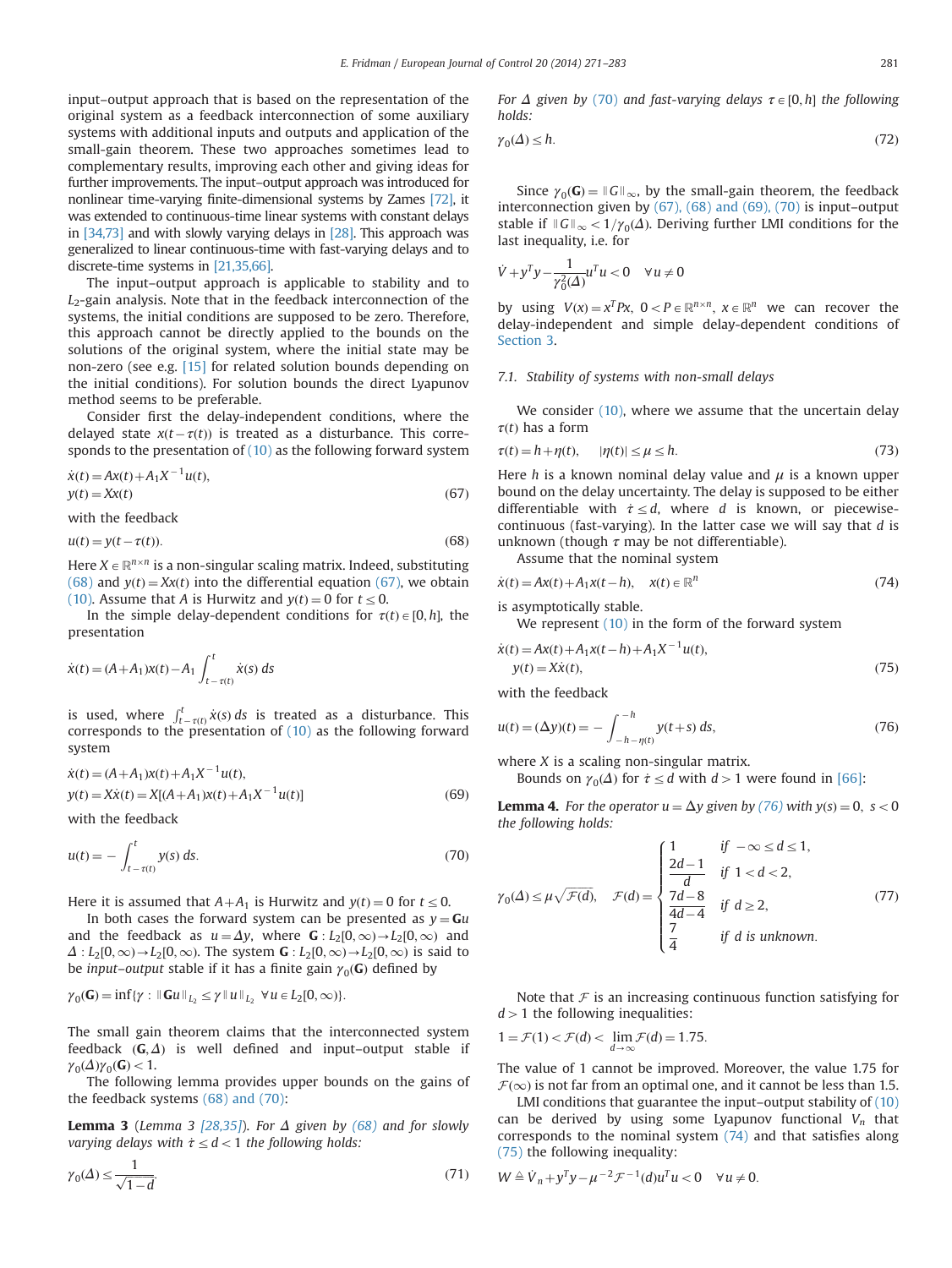## <span id="page-11-0"></span>7.2. Relation between input–output and exponential stability

We will show below that input–output stability of LTV TDSs implies the exponential stability of these systems. This implication is based on Bohl–Perron principle that was generalized to TDSs (see [24]). Consider the following linear homogenous system:

$$
\dot{x}(t) = \sum_{k=1}^{m} A_k(t)x(t - \tau_k(t)) + \int_0^h A_d(t, \theta)x(t - \theta) d\theta,
$$
  
\n
$$
x(s) = \phi(s), \quad s \in [-h, 0], \ \phi \in C[-h, 0]
$$
\n(78)

with discrete and distributed delays. Here  $\tau_0 = 0$ ,  $A_k$  and  $A_d$  are  $n \times n$  matrices that are piecewise-continuous in their arguments, piecewise-continuous delays  $\tau_k$  are bounded by h:  $0 \le \tau_k \le h$ . Assume further that

$$
\sup_{t\geq 0} \left[ \sum_{k=1}^m |A_k(t)| + \int_0^h |A_d(t,\theta)| \, d\theta \right] < \infty. \tag{79}
$$

Consider next the corresponding non-homogeneous system with the zero initial condition:

$$
\dot{x}(t) = \sum_{k=1}^{m} A_k(t)x(t - \tau_k(t)) + \int_0^h A_d(t, \theta)x(t - \theta) d\theta + f(t),
$$
  
\n
$$
x(s) = 0, \quad s \in [-h, 0],
$$
\n(80)

where  $f(t) \in L_p[0,\infty)$   $(1 \le p \le \infty)$ . For the existence of a solution  $x \in L_p[0,\infty)$  to (80) with the zero initial condition see [24]. The following result is obtained (see [24] for the proof):

**Theorem 3** (Bohl–Perron principle). If for a  $p \ge 1$  and any  $f \in L_p[0,\infty)$ , the non-homogeneous system with the zero initial condition (80) has a solution  $x \in L_p[0,\infty)$ , and condition (79) holds, then the homogeneous system (78) is exponentially stable.

We shall apply the Bohl–Perron principle with  $p=2$ . Consider the linear homogeneous system [\(10\)](#page-2-0) with an uncertain delay  $\tau(t) \in [0, h]$ , where the following condition

$$
||G||_{\infty} < 1, \quad G(s) = sX(sI - A_0 - A_1)^{-1} \mu A_1 X^{-1}
$$
\n(81)

guarantees the input–output stability of [\(10\)](#page-2-0). Consider also the perturbed system

$$
\dot{x}(t) = Ax(t) + A_1 x(t - \tau(t)) + \gamma^{-1} w(t),
$$
  
\n
$$
z(t) = \varepsilon x(t),
$$
  
\n
$$
x(s) = 0, \quad s \le 0,
$$

where the positive scalars  $\varepsilon$  and  $\gamma^{-1}$  are small enough. The inequality (81) implies

$$
\begin{aligned} \n\mathbb{I} \left[ G_{\gamma} \mathbb{I}_{\infty} < 1, \\ \nG_{\gamma}(s) &= \begin{bmatrix} sX \\ \varepsilon I_n \end{bmatrix} (sI - A_0 - A_1)^{-1} \left[ \mu A_1 X^{-1} \frac{I_n}{\gamma} \right] \n\end{aligned}
$$

for some small enough  $\varepsilon$  and  $\gamma^{-1}$ . The latter means that for all  $f = \gamma w \in L_2[0,\infty)$  the solution  $x(t)$  of [\(10\)](#page-2-0) has a bounded  $L_2$ norm  $||x||_{L_2} \leq (1/\varepsilon)||w||_{L_2}$ , i.e.  $x \in L_2[0,\infty)$ . Therefore, from the Bohl–Perron principle it follows that the condition (81) satisfied for some X and  $\rho$  implies the exponential stability of [\(10\)](#page-2-0) with a non-zero initial condition  $\phi \in \mathbb{C}[-h, 0]$ . By the same arguments, other conditions for the input-output stability discussed in this other conditions for the input–output stability discussed in this section guarantee the exponential stability of the corresponding linear homogeneous system.

## 8. Conclusions

The methods presented in this tutorial for retarded type systems have been extended in the literature to neutral systems, to descriptor TDSs and to discrete-time TDSs. Lyapunov-based

methods appeared to be efficient for the performance analysis of TDSs, as well as for control design in the presence of state, input or output delays. For detailed introduction to TDSs with applications to sampled-data and network-based control see [13].

There are a lot of open problems related to stability and control of TDSs. For example (to name a few), sufficient stability conditions taking into account a particular form of  $\tau(t)$  or analytical stability bounds and necessary Lyapunov-based stability conditions for some classes of systems with time-varying delays.

#### References

- [1] S. Boyd, L. El Ghaoui, E. Feron, V. Balakrishnan, Linear Matrix Inequality in Systems and Control Theory, vol. 15, SIAM, Studies in Applied Mathematics, Philadelphia, 1994.
- [2] [W.-H. Chen, W.X. Zheng, Delay-dependent robust stabilization for uncertain](http://refhub.elsevier.com/S0947-3580(14)00076-4/sbref2) [neutral systems with distributed delays, Automatica 43 \(2007\) 95](http://refhub.elsevier.com/S0947-3580(14)00076-4/sbref2)–104.
- [3] [D. Coutinho, C. de Souza, Delay-dependent robust stability and l2-gain analysis](http://refhub.elsevier.com/S0947-3580(14)00076-4/sbref3) [of a class of nonlinear time-delay systems, Automatica 44 \(8\) \(2008\)](http://refhub.elsevier.com/S0947-3580(14)00076-4/sbref3) 2006–[2018.](http://refhub.elsevier.com/S0947-3580(14)00076-4/sbref3)
- [4] [J.M. Cushing, Volterra integro-differential equations in population dynamics,](http://refhub.elsevier.com/S0947-3580(14)00076-4/sbref4) [in: M. Iannalli \(Ed.\), Mathematics of Biology, Ligouri Editore, Naples, 1981,](http://refhub.elsevier.com/S0947-3580(14)00076-4/sbref4) [pp. 81](http://refhub.elsevier.com/S0947-3580(14)00076-4/sbref4)–148.<br>[5] L. El'sgol'tz
- El'sgol'tz, S. Norkin, Introduction to the Theory and Applications of [Differential Equations with Deviating Arguments, Mathematics in Science](http://refhub.elsevier.com/S0947-3580(14)00076-4/sbref5) [and Engineering Edition, vol. 105, Academic Press, New York, 1973.](http://refhub.elsevier.com/S0947-3580(14)00076-4/sbref5)
- [6] [E. Fridman, Using models with aftereffect in the problem of design of optimal](http://refhub.elsevier.com/S0947-3580(14)00076-4/sbref6) [digital control, Autom. Remote Control 53 \(10\) \(1992\) 1523](http://refhub.elsevier.com/S0947-3580(14)00076-4/sbref6)–1528.
- [7] E. Fridman, New Lyapunov–[Krasovskii functionals for stability of linear](http://refhub.elsevier.com/S0947-3580(14)00076-4/sbref7) [retarded and neutral type systems, Syst. Control Lett. 43 \(2001\) 309](http://refhub.elsevier.com/S0947-3580(14)00076-4/sbref7)–319.
- [8] [E. Fridman, Stability of linear descriptor systems with delay: a Lyapunov-based](http://refhub.elsevier.com/S0947-3580(14)00076-4/sbref8) [approach, J. Math. Anal. Appl. 273 \(1\) \(2002\) 24](http://refhub.elsevier.com/S0947-3580(14)00076-4/sbref8)–44.
- [9] [E. Fridman, Descriptor discretized Lyapunov functional method: analysis and](http://refhub.elsevier.com/S0947-3580(14)00076-4/sbref9) [design, IEEE Trans. Autom. Control 51 \(2006\) 890](http://refhub.elsevier.com/S0947-3580(14)00076-4/sbref9)–896.
- [10] [E. Fridman, A new Lyapunov technique for robust control of systems with](http://refhub.elsevier.com/S0947-3580(14)00076-4/sbref10) [uncertain non-small delays, IMA J. Math. Control Inf. 23 \(2006\) 165](http://refhub.elsevier.com/S0947-3580(14)00076-4/sbref10)–179.
- [11] [E. Fridman, Stability of systems with uncertain delays: a new](http://refhub.elsevier.com/S0947-3580(14)00076-4/sbref11) "complete" Lyapunov–[Krasovskii functional, IEEE Trans. Autom. Control 51 \(2006\)](http://refhub.elsevier.com/S0947-3580(14)00076-4/sbref11) 885–[890.](http://refhub.elsevier.com/S0947-3580(14)00076-4/sbref11)
- [12] E. Fridman, A refi[ned input delay approach to sampled-data control, Auto](http://refhub.elsevier.com/S0947-3580(14)00076-4/sbref12)[matica 46 \(2010\) 421](http://refhub.elsevier.com/S0947-3580(14)00076-4/sbref12)–427.
- [13] E. Fridman, Introduction to Time-delay Systems: Analysis and Control, Systems and Control: Foundations and Applications, Birkhäuser, Basel, 2014.
- [14] [E. Fridman, M. Dambrine, N. Yeganefar, On input-to-state stability of systems](http://refhub.elsevier.com/S0947-3580(14)00076-4/sbref14) [with time-delay: a matrix inequalities approach, Automatica 44 \(9\) \(2008\)](http://refhub.elsevier.com/S0947-3580(14)00076-4/sbref14) 2364–[2369.](http://refhub.elsevier.com/S0947-3580(14)00076-4/sbref14)
- [15] [E. Fridman, M. Gil, Stability of linear systems with time-varying delays: a](http://refhub.elsevier.com/S0947-3580(14)00076-4/sbref15) [direct frequency domain approach, J. Comput. Appl. Math. 200 \(1\) \(2007\)](http://refhub.elsevier.com/S0947-3580(14)00076-4/sbref15) 61–[66.](http://refhub.elsevier.com/S0947-3580(14)00076-4/sbref15)
- [16] [E. Fridman, S.I. Niculescu, On complete Lyapunov](http://refhub.elsevier.com/S0947-3580(14)00076-4/sbref16)–Krasovskii functional [techniques for uncertain systems with fast-varying delays, Int. J. Robust](http://refhub.elsevier.com/S0947-3580(14)00076-4/sbref16) [Nonlinear Control 18 \(3\) \(2008\) 364](http://refhub.elsevier.com/S0947-3580(14)00076-4/sbref16)–374.
- [17] [E. Fridman, Y. Orlov, Exponential stability of linear distributed parameter](http://refhub.elsevier.com/S0947-3580(14)00076-4/sbref17) [systems with time-varying delays, Automatica 45 \(2\) \(2009\) 194](http://refhub.elsevier.com/S0947-3580(14)00076-4/sbref17)–201.
- [18] [E. Fridman, A. Seuret, J.P. Richard, Robust sampled-data stabilization of linear](http://refhub.elsevier.com/S0947-3580(14)00076-4/sbref18) [systems: an input delay approach, Automatica 40 \(8\) \(2004\) 1441](http://refhub.elsevier.com/S0947-3580(14)00076-4/sbref18)–1446.
- [19] [E. Fridman, U. Shaked, A descriptor system approach to](http://refhub.elsevier.com/S0947-3580(14)00076-4/sbref19)  $H_{\infty}$  [control of linear](http://refhub.elsevier.com/S0947-3580(14)00076-4/sbref19) [time-delay systems, IEEE Trans. Autom. control 47 \(2\) \(2002\) 253](http://refhub.elsevier.com/S0947-3580(14)00076-4/sbref19)–270.
- [20] [E. Fridman, U. Shaked, Delay dependent stability and](http://refhub.elsevier.com/S0947-3580(14)00076-4/sbref20)  $H_{\infty}$  [control: constant and](http://refhub.elsevier.com/S0947-3580(14)00076-4/sbref20) [time-varying delays, Int. J. Control 76 \(1\) \(2003\) 48](http://refhub.elsevier.com/S0947-3580(14)00076-4/sbref20)–60.
- [21] E. Fridman, U. Shaked, Input–[output approach to stability and](http://refhub.elsevier.com/S0947-3580(14)00076-4/sbref21)  $l_2$ -gain analysis [of systems with time-varying delays, Syst. Control Lett. 55 \(2006\) 1041](http://refhub.elsevier.com/S0947-3580(14)00076-4/sbref21)–1053.
- [22] [E. Fridman, G. Tsodik,](http://refhub.elsevier.com/S0947-3580(14)00076-4/sbref22)  $H_{\infty}$  [control of distributed and discrete delay systems via](http://refhub.elsevier.com/S0947-3580(14)00076-4/sbref22) [discretized Lyapunov functional, Eur. J. Control 15 \(1\) \(2009\) 84](http://refhub.elsevier.com/S0947-3580(14)00076-4/sbref22)–96. [23] [H. Gao, T. Chen, J. Lam, A new delay system approach to network-based](http://refhub.elsevier.com/S0947-3580(14)00076-4/sbref23)
- [control, Automatica 44 \(1\) \(2008\) 39](http://refhub.elsevier.com/S0947-3580(14)00076-4/sbref23)–52.
- [24] [M.I. Gil', Stability of Vector Differential Delay Equations, Birkhäuser, Basel,](http://refhub.elsevier.com/S0947-3580(14)00076-4/sbref24) [2013.](http://refhub.elsevier.com/S0947-3580(14)00076-4/sbref24)
- [25] F. Gouaisbaut, D. Peaucelle, Delay-dependent stability analysis of linear time delay systems, in: Proceedings of the 6th IFAC Workshop on Time-Delay System, L'Aquila, Italy, July 2006.
- [26] [K. Gu, Discretized LMI set in the stability problem of linear time-delay](http://refhub.elsevier.com/S0947-3580(14)00076-4/sbref26) [systems, Int. J. Control 68 \(1997\) 923](http://refhub.elsevier.com/S0947-3580(14)00076-4/sbref26)–934.
- [27] [K. Gu, Stability problem of systems with multiple delay channels, Automatica](http://refhub.elsevier.com/S0947-3580(14)00076-4/sbref27) [46 \(2010\) 743](http://refhub.elsevier.com/S0947-3580(14)00076-4/sbref27)–751.
- [28] [K. Gu, V. Kharitonov, J. Chen, Stability of Time-Delay Systems, Birkhäuser,](http://refhub.elsevier.com/S0947-3580(14)00076-4/sbref28) [Boston, 2003.](http://refhub.elsevier.com/S0947-3580(14)00076-4/sbref28)
- [29] [K. Gu, S.I. Niculescu, Further remarks on additional dynamics in various model](http://refhub.elsevier.com/S0947-3580(14)00076-4/sbref29) [transformations of linear delay systems, IEEE Trans. Autom. Control 46 \(3\)](http://refhub.elsevier.com/S0947-3580(14)00076-4/sbref29) [\(2001\) 497](http://refhub.elsevier.com/S0947-3580(14)00076-4/sbref29)–500.
- [30] [A. Halanay, Differential Equation: Stability, Oscillations, Time Lags, Academic](http://refhub.elsevier.com/S0947-3580(14)00076-4/sbref30) [Press, New York, USA, 1966.](http://refhub.elsevier.com/S0947-3580(14)00076-4/sbref30)